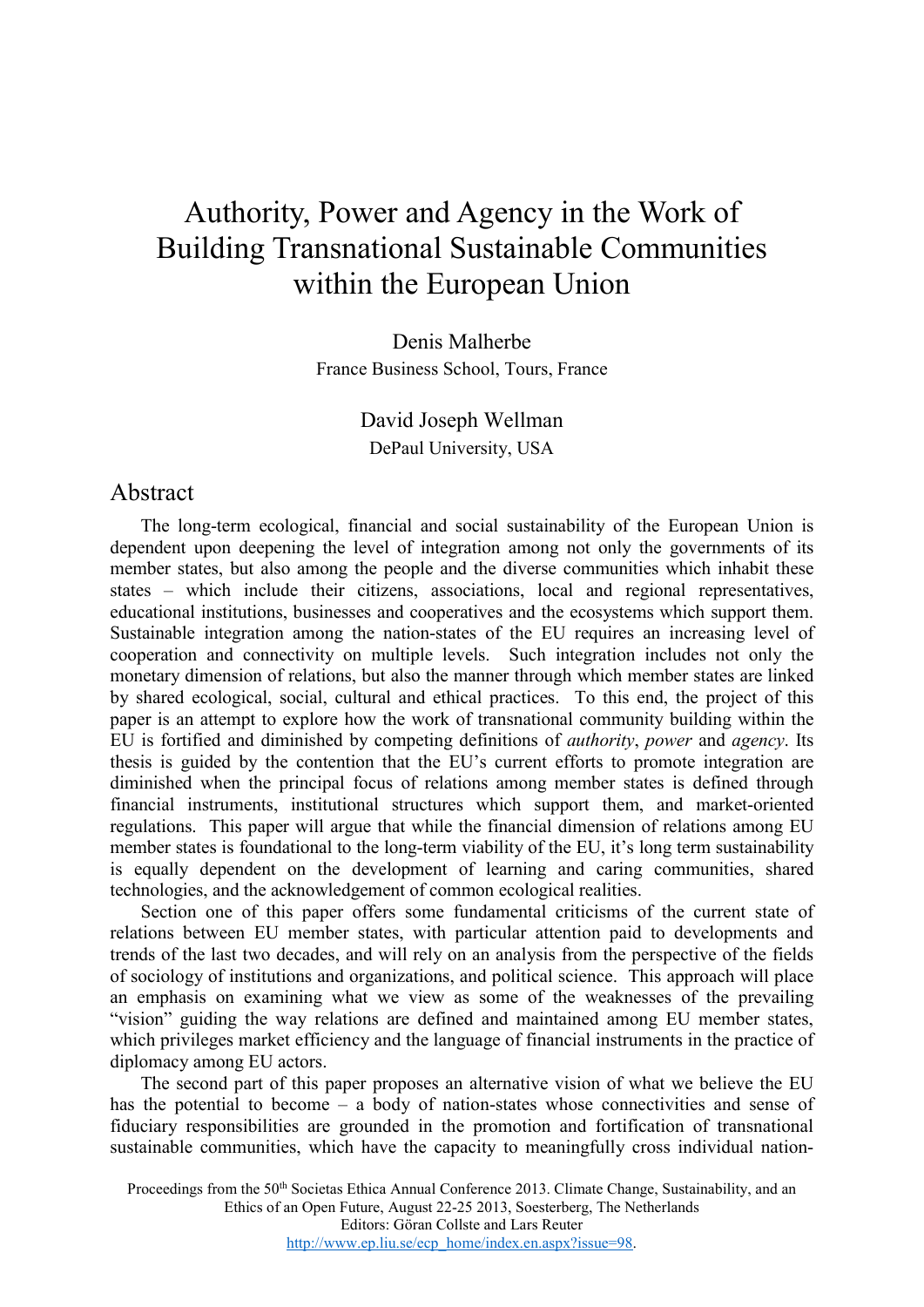state boundaries and build bridges which constructively link populations divided by language, cultural identity and perception. We propose that the language of diplomacy that could guide the EU in this direction is found within the transnational ecological crisis that all member states commonly face – one in which the power of human differences and competing narratives are diminished by the acknowledgement of the common requirements for survival: potable water, arable land and clean air. It is through this reality that member states are being invited to see in a clearer sense the limitations of an economic realpolitik view of relations among nation-states, and in its place to embrace the guiding principles of *ecological realism*.

**Keywords:** agency, authority, climate change, ecosphere, ecological realism, financial instruments, monetary. nation-state, power, realpolitik, resilience, sustainability, technology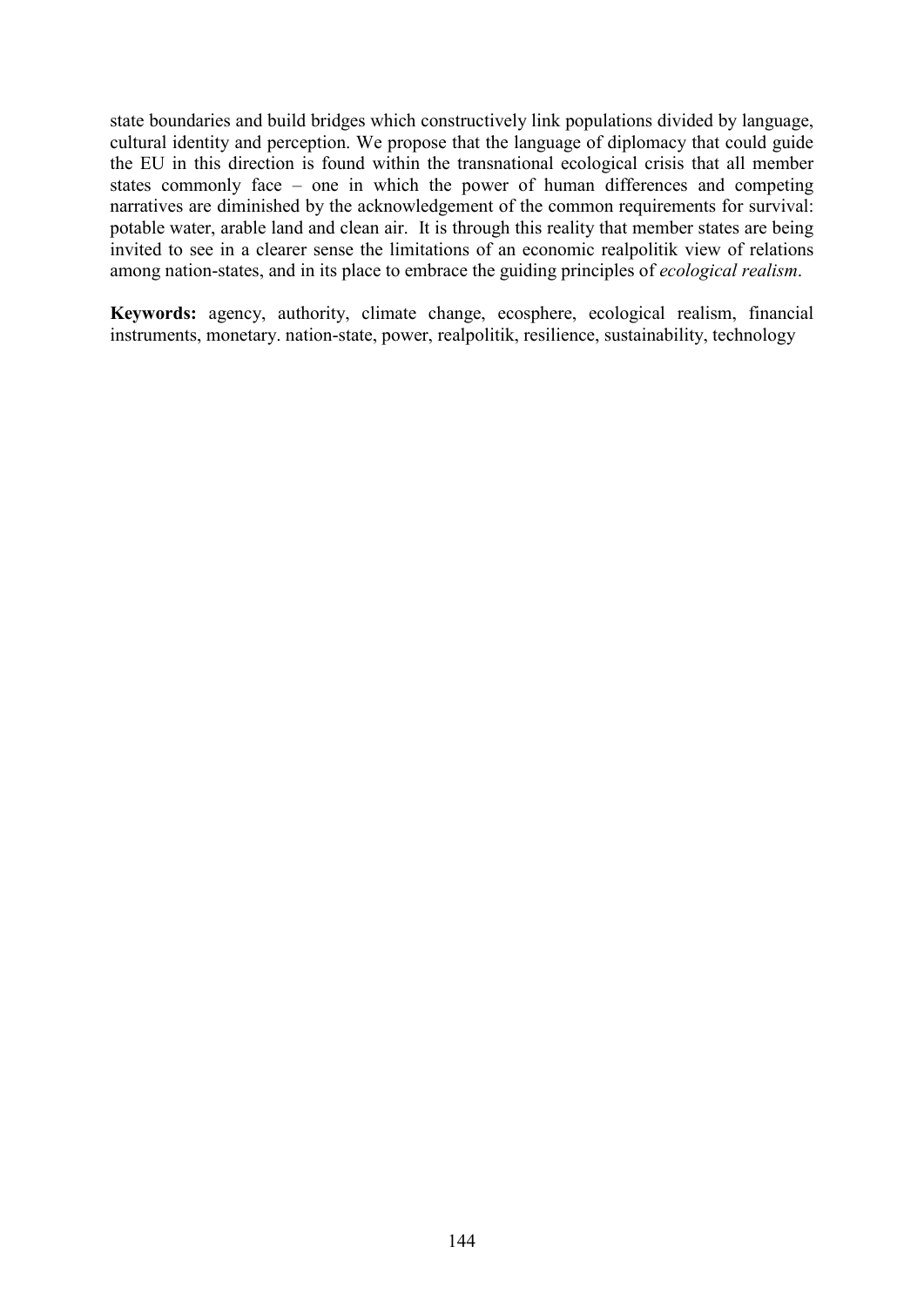Last year, a Greek student declared on his blog: "The developing European economic crisis has sparked much debate over the economic future of many European countries and has cast doubt on the survival of the European Union itself. Initiating in Greece and propagating its way through Portugal and Spain,(…) these financial calamities have created an overdependence on International Monetary Fund bailout packages (…) compounded by an incompatibly high euro(..) This puts many European countries in economic and political peril."*[1](#page-2-0)* Significantly the student named his message Ethos Logos Pathos, clearly a reference to the Old Greek trilogy used as a philosophical understanding of human life, and also as the basic structure in classic rhetoric.

Since 2008, we have been living amidst the unfolding consequences of the financial crisis, which is a crisis of technology (techno-logos). When markets, firms and states adopt that *techno-logos* as the only way to resolve all the problems, global and local, they do so through imposing ostensibly rational rules on people - individuals, families, communities, and nations. Moreover, a majority of officials, politicians and experts are convinced that beyond this imperative *logos*, the "others," people must also accept a new *ethos*, a new habitus, whose rulings are essentially a matter of technical standards and legality. But do these same officials understand or care about the *pathos* among the lives of humans reduced to becoming producers, consumers, or debtors?

The long-term ecological, financial and social sustainability of the European Union is dependent upon deepening the level of integration among not only the governments of its member states, but also among the people and the diverse communities which inhabit these states – which include their citizens, associations, local and regional representatives, educational institutions, businesses and cooperatives and the ecosystems which support them. Sustainable integration among the nation-states of the European Union requires an increasing level of cooperation and connectivity on multiple levels. Such integration includes not only the monetary dimension of relations, but also the manner through which member states are linked by shared ecological, social, cultural and ethical practices. To this end, the project of this paper is an attempt to explore how the work of transnational community building within the EU is fortified and diminished by competing definitions of "authority," "power" and "agency". Its thesis is guided by the contention that the EU's current efforts to promote integration are diminished when the principal focus of relations among member states is defined through financial instruments, institutional structures which support them, and market-oriented regulations. This paper will argue that while the financial dimension of relations among EU member states is foundational to the long-term viability of the EU, its long term sustainability is equally dependent on the development of learning and caring communities, shared technologies, and the acknowledgement of common ecological realities. To this end, this paper is divided into two sections.

Section one of this paper offers some fundamental criticisms of the current state of relations between EU member states, with particular attention paid to developments and trends of the last two decades. In order to avoid an overly descriptive analysis focusing on a long list of events, or an exhaustive examination of the institutional structures and processes of EU governance, our intent here is to propose some conceptual frameworks which can serve to provide a basis for engaging some of the key limitations facing the EU in its current form. This portion of our paper will rely on an analysis from the perspective of the fields of sociology of institutions and organizations, and political science. This approach will place an emphasis on examining what we view as some of the weaknesses of the prevailing "vision" guiding the way relations are defined and maintained among EU member states, which

**.** 

<span id="page-2-0"></span>[http://logospathosethos.com/articles/2011/8/10/the-future-of-the-european-union.html.](http://logospathosethos.com/articles/2011/8/10/the-future-of-the-european-union.html)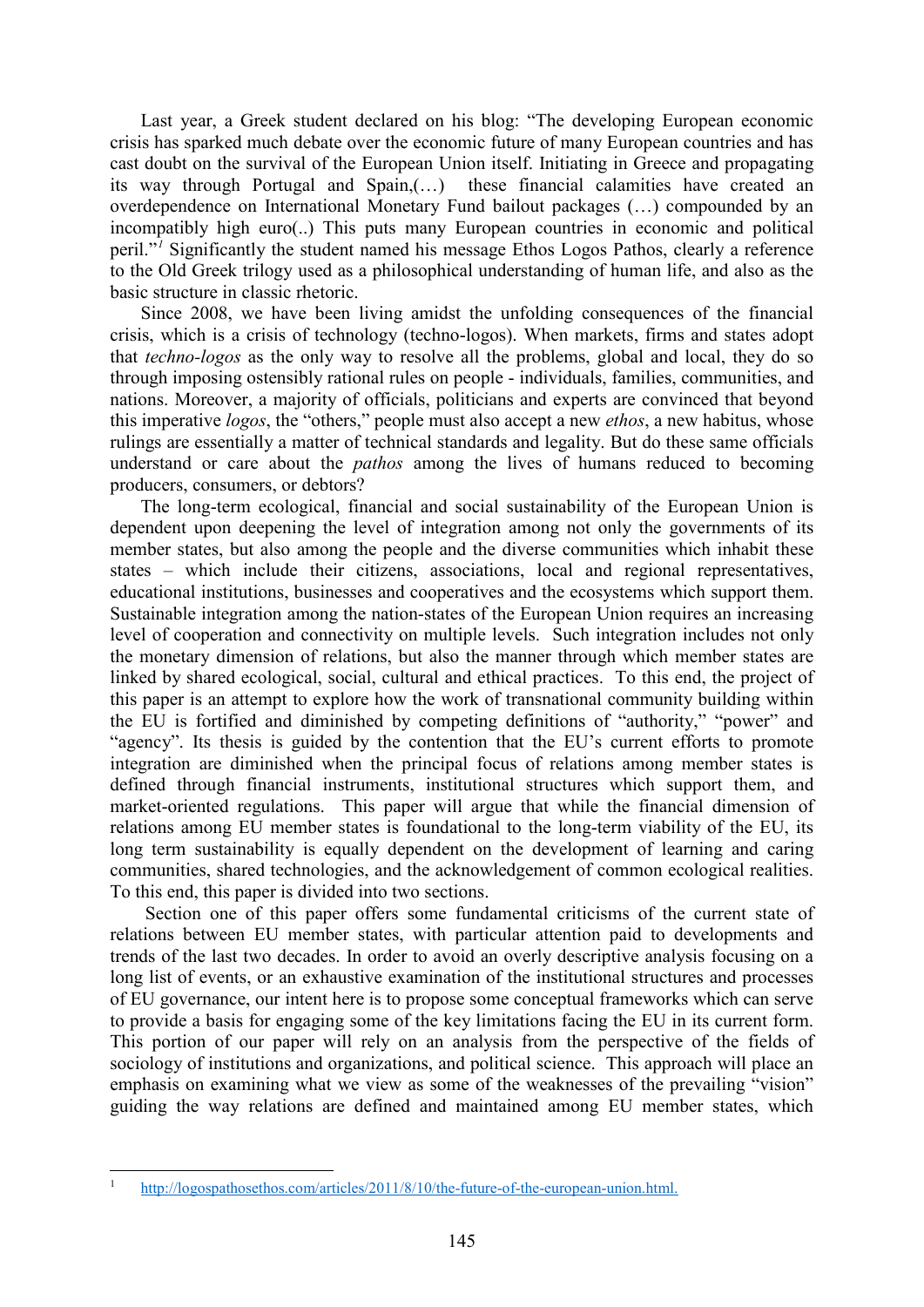privileges market efficiency and the language of financial instruments in the practice of diplomacy among EU actors.

The second part of this paper proposes an alternative vision of what we believe the EU has the potential to become – a body of nation-states whose connectivities and sense of fiduciary responsibilities are grounded in the promotion and fortification of transnational sustainable communities, which have the capacity to meaningfully cross individual nationstate boundaries and build bridges which constructively link populations divided by language, cultural identity and perception. We propose that the language of diplomacy that could guide the EU in this direction is found within the transnational ecological crisis that all member states commonly face – one in which the power of human differences and competing narratives are diminished by the acknowledgement of the common requirements for survival: potable water, arable land and clean air. It is through this reality that member states are being invited to see in a clearer sense the limitations of an economic realpolitik view of relations among nation-states, and in its place to embrace the guiding principles of Ecological Realism.

#### The EU As It Is: Beyond Decades of Technocratic Drift, A Deep Need a New Sensibility

In 1949, four years after the end of WWII, Robert Schuman declared that the European project could not be considered independently from its humanistic roots. He mentioned particularly the contributions of great European thinkers who have compellingly engaged the themes of peace, democracy and transnational cooperation. These include the Italian Dante Allighieri, the Dutch thinker Erasmus, the Swiss and French Rousseau and the German Kant. Schuman was a Luxembourg-born French statesman who was instrumental in helping to lay the foundations for the establishment of the modern EU. Schuman referred to Europe as a sustainable expression of humanistic ambition and noted,

The European spirit signifies being conscious of belonging to a cultural family and to have a willingness to serve that *community* in the spirit of total mutuality, without any hidden motives of hegemony or the selfish exploitation of others.... Our century, that has witnessed the catastrophes resulting in the unending clash of nationalities and nationalisms, must attempt and succeed in reconciling nations in a *supranational association*. This would safeguard the diversities and aspirations of each nation while coordinating them in the same manner as he regions are coordinated within the unity of the nation*.*"[2](#page-3-0) .

Fifteen years later, as European efforts in building integration became the framework for cooperation among 6 nations, Schuman wrote in his book *Pour l'Europe* (*For Europe*): *"Before being a military alliance or an economic entity, Europe must be a cultural community in the highest sense of this term"*[3](#page-3-1) .

Considering the original ambition of the historical pioneers of a common European community, what is the situation now, six decades later? What has happened to Schuman's compelling insights in the present context of an institutionalized, finance and market-oriented EU? How can we understand and interpret the meaning of the EU's increasing emphasis on defining itself in technocratic terms? By asking these questions, our purpose is not to be trapped in a sterile and depressing inventory of limitations or failures. On the contrary, we need to express these criticisms in order to develop beyond them, and thus be prepared to turn to constructing new approaches to promoting sustainable European integration.

<span id="page-3-0"></span><sup>2</sup> To read the whole text of this speech given in Strasbourg, (May 16, 1948), or to study other writings or speeches given by Schuman, notably his address to the General Assembly of the UN, see [http://www.schuman.info](http://www.schuman.info/)  $\overline{2}$ 

<span id="page-3-1"></span><sup>&</sup>lt;sup>3</sup> Translated from the original French by D. Malherbe.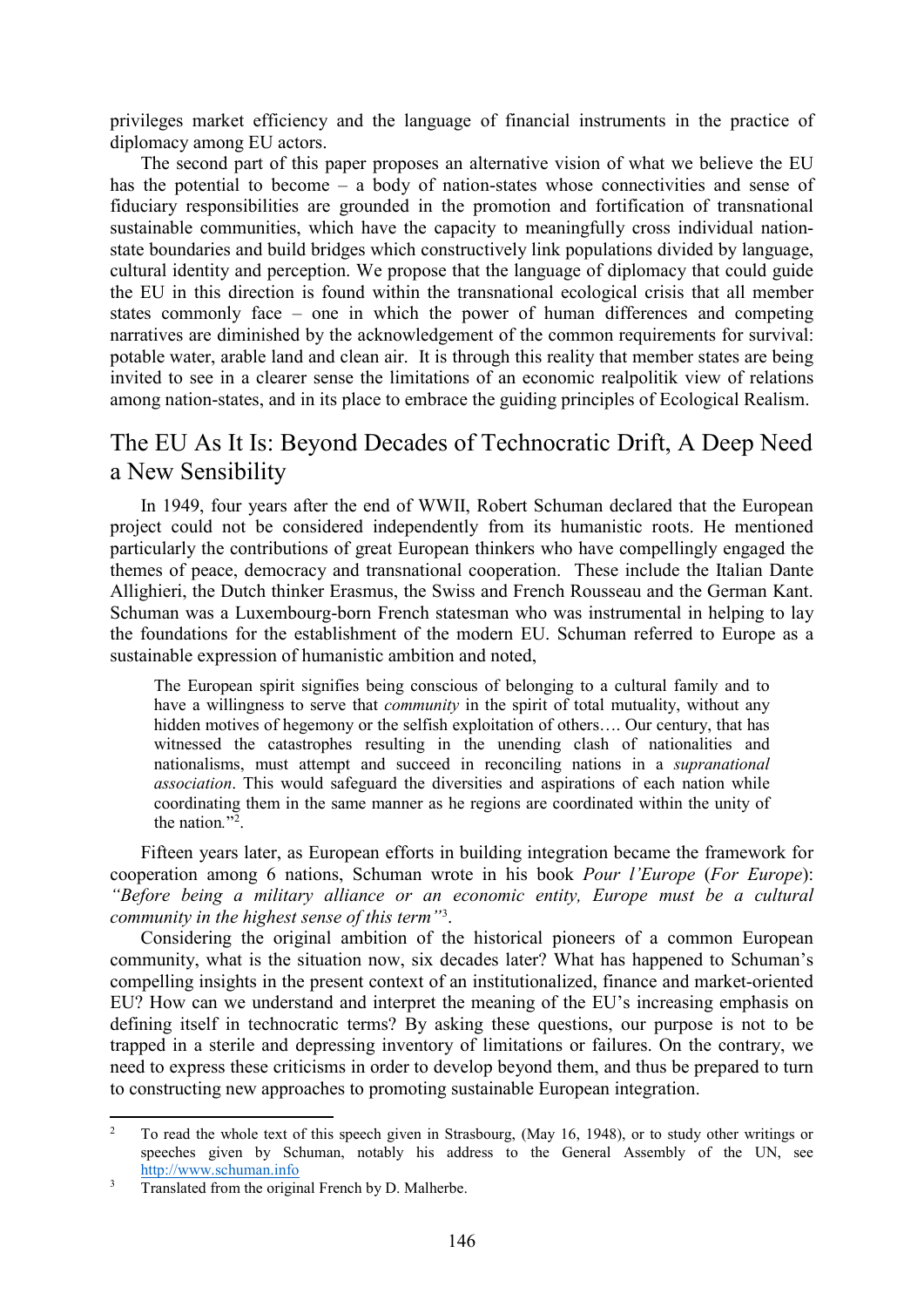### The Empirical Trap: Has the EU been Reduced to an Institutional Construction?

If we compare Shuman's observations to those of the Greek student whose comments began this paper, the dissonance between the two is impossible to dismiss. We must therefore concede that the words of one of the EU's founding architects and visionaries ring hollow in the ears of many young Europeans. During the decades that separate these two generations, the European project progressed through numerous treaties following WII and through the Cold War, resulting in the EEC evolving into an institutional Union of member states and ultimately giving birth to the modern  $EU<sup>4</sup>$  $EU<sup>4</sup>$  $EU<sup>4</sup>$ . Through this period, the EU has enlarged its spatial, economic and demographic weight by the integration of many states, from Ireland to Greece and from Portugal to the Baltic States. And correlatively, these successive changes of scale have made the need for a deeper level of cooperation and integration among EU member states and their citizens even more essential.

Of course, the initial humanistic purpose of the EU had to be translated into concrete structures of ruling, i.e. into institutional forms and processes. But with the passing years, the situation became more complex. It became apparent early on that a workable balance between the political and technical dimensions of institution building had to be established. These structural needs were then amplified by the dynamics used to integrate new members in a paradoxical mix of technical standardizations in the legal and economic fields, coupled with continual political bargains and tenuous compromises.

As member states and candidates for membership increased during the 80's and expanded even further after the geopolitical reconfiguration of the 1990s, the debates between the advocates and the opponents of extending the perimeter of the EU focused more and more on formal legal treaties and regulations, including economic requirements. In fact, the "economization" of the construction of the EU stemmed in great part from its institutional development processes, a phenomenon which was set into motion in some of the ECC's and EU's founding documents.<sup>[5](#page-4-1)</sup> In contrast to Schuman's insight drawn from the European humanistic tradition, the institutional choices made under the auspices of the EU were formed under marked political and economic constraints. These constraints emerged in response to the need to deal with a number of challenges: discrepancies in the way to deal with the international context of the Cold War, in the national policies which emerged through the restructuring of the European economic and monetary system in the 1970's, and the mimetic changes as a result of the new level financial globalization which the 1980's produced, inspired by principles of a libertarian ideology. The word 'spill over' expresses very clearly the intent and the logic of the European process during these decades. Under these auspices, the construction of a political and social Europe was considered to be a natural consequence of the intertwining of institutional rulings, market-oriented regulations and of the anticipated creation of wealth for member states and their populations.

 $\overline{a}$ 

<span id="page-4-0"></span><sup>4</sup> Foundation of the European Community for Coal and Steel (1951); Treaty of Rome creating the European Economic Community (1957); launching of the Common Agriculture Policy (1962); successive enlargements to new member states (1973, 1981, 1986, 1995, 2004); treaty of Maastricht creating the European Union with the principles of an unique open market and an monetary union (1992); agreements of Schengen (1995); Treaty of Amsterdam (1997); Treaty of Lisbon (2007); agreement toward a new treaty including the principle of the budgetary "golden rule" (2011).

<span id="page-4-1"></span><sup>&</sup>lt;sup>5</sup> For example, the Treaty of Rome (1957) organized the free circulation of goods without customs rights between the six founder states. In 1986, the Unique Act opened the European markets to foreign investments and authorizes the internal liberty of exchange of services and financial flows. More recently, just before the blow out of the financial crisis, the Treaty of Lisbon (2007) affirmed the principle of "*an open market economy where competition is free*".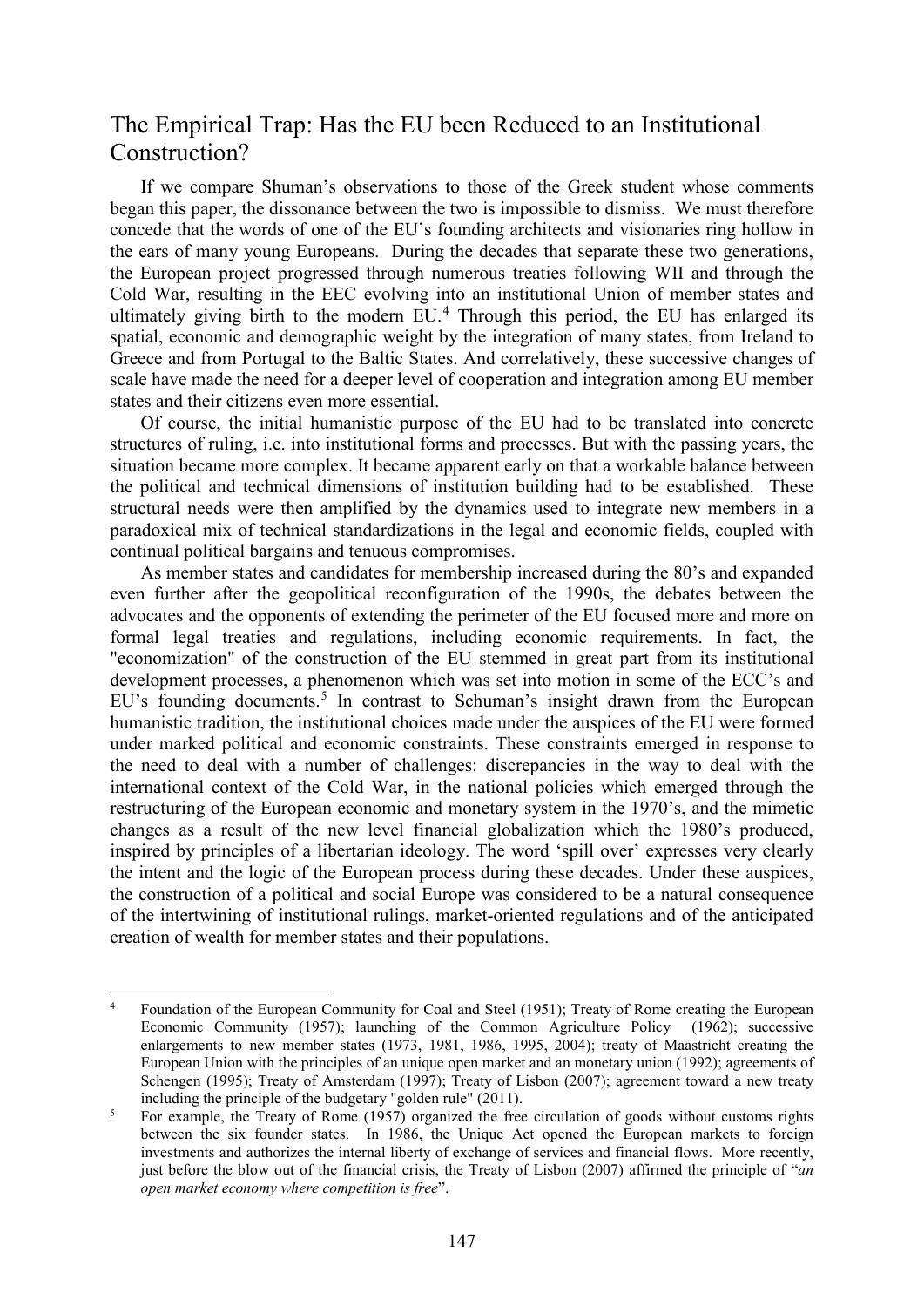As a direct consequence of the Maastricht Treaty, the institution of the Eurozone (EZ), fortified a number of questionable trends. Aiming at a more open space for trade and cooperation within the EU, and at a stronger common position vis à vis other existing or emerging continental major powers, the EZ defined itself through a common currency and thus compelled member states to comply with a precise set of technical criteria. Yet, while the EU included 28 member states, only 17 of them joined the Economic and Monetary Union, confirming there is neither a political consensus between national governments, nor an economic homogeneity behind the expression "European Union." Moreover, from the international financial crisis beginning in 2007 until now, this critical remark has become significant, even in the theoretically and legally defined area of the EZ. In recent years, tensions between the different national governments have grown higher, and political uncertainty has prevailed in some very exposed countries like Greece or Spain. This has led to opposition among national governments to formulas for monetary recovery imposed by the EU central authorities, while at the same time the pressure of financial markets has only served to exacerbate growing tensions. Without giving a too simplified representation of the present European situation, a political and cultural gap has progressively deepened, which has led to an increasing level of distrust and acrimony during the last four years.<sup>[6](#page-5-0)</sup> Some EU members, such as Germany, are perceived by many less economically powerful member states as not willing to share the fruit of their success, preferring to use their economic capability to promote the aims of their individual economy beyond the borders of the EU. At the same time, within southern European countries like Greece, Portugal or Spain, many social movements, often led by populist leaders, prefer to visualize a future outside the EU, spurred by a desire to re-establish their own individual national sovereignty.<sup>[7](#page-5-1)</sup> To these southerners, the prospect of remaining in the EU is neither an ideal nor the promise of a better future. It is rather viewed as an unwanted form of servitude.

## Some Conceptual Reflections on European Deficiencies and Failures

As a synthesis of these considerations, the European makeup has taken on a more technocratic complexion. As the EU has grown, it has arguably become increasingly dominated by a formalized, top-down organizational structure that is both technical and political. In spite of the efforts made to develop elective processes that promote the power of individual citizens, [8](#page-5-2) the European project has come to be governed by an abstract and complicated ruling system. While decisions taken in Brussels have most certainly had many positive effects on the lives of the EU's 500 million citizens, they way in which decisions are made is often perceived as disconnected from the everyday lives of average citizens. This disconnect often serves to undermine the requirements for providing leadership which can effectively promote the work of building transnational sustainable communities. Such sustainability cannot be promoted by a political and economic system perceived by many as

**.** 

<span id="page-5-0"></span><sup>&</sup>lt;sup>6</sup> In October 2009, the new Greek Prime-Minister raised the forecast of the public deficit of his country to 12.7 % of the GNP. This declaration entailed a string depreciation of Greece's financial ranking by the rating agencies; consequently, it marked the beginning of the cascade of emergencies known as the crisis of the sovereign debts. After a first aid reaching 110 billion Euros to Greece and the creation of the *European Financial Stability Facility* (EFSF) (Mai 2010), the EU granted aids to Ireland (85 billion Euros, November 2010), to Portugal (78 billion Euros, Mai 2011) and again to Greece (July 2011).

<span id="page-5-1"></span><sup>&</sup>lt;sup>7</sup> Comparable discourses can even be observed in the group of the 6 member states which signed the original treaties of the European construction in the 1950s.

<span id="page-5-2"></span>In 2013, the European Parliament (Brussels and Strasbourg) counts 766 members, directly elected for a period of five years, by more than 400 million people within the member states. The first Parlamentiary Assembly was created in 1957, and named EP in 1962, the process of a direct vote by citizens was established in 1979. According to the integration of new member states, the number of the representatives increased and obliges to find, in every new extension, a balance between former and new members.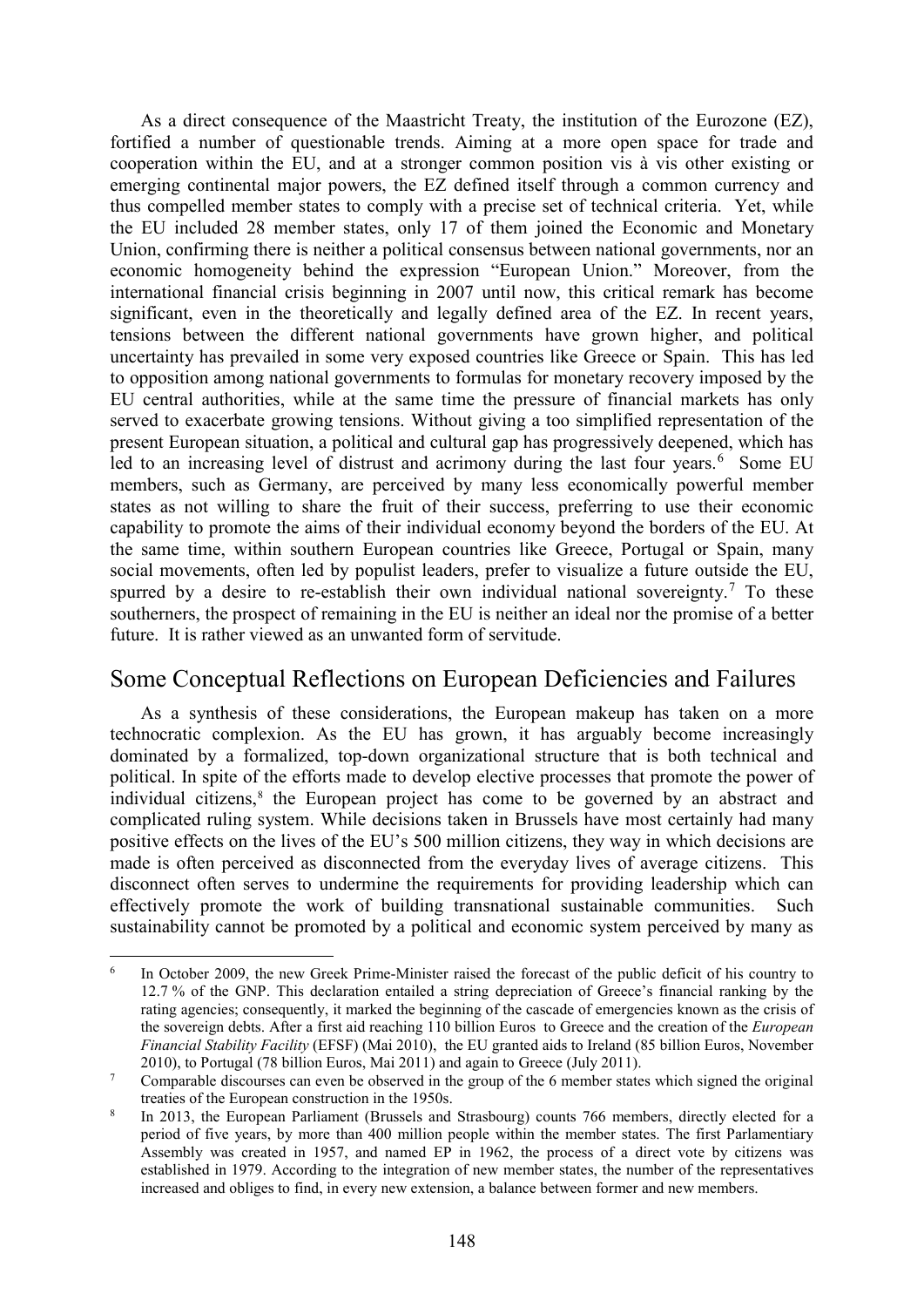more intent on securing its own survival, rather than the long-term well-being of those it was created to serve.

Such shortcomings are hardly the only challenge the EU must face. Arguably looming more ominously are the coming effects of climate change and the diminished ecological predictability and sustainability Europe has historically relied upon. As climate change brings with it large scale transformations in the requirements for the maintenance of sustainable agriculture, mobility, access to essential natural resources, housing, food, care and energy for the people all over the world, many long-held assumptions are brought into question. How will we face this challenge? Is it to be through the same means employed to deal with the monetary crisis - the myopic lenses of financial instruments organized around the optimization of short-term profit? Are we condemned to conceive ethics, especially Christian ethics, as simply a moral affirmation of the techno-logical and legal regime of a globalized world ruled by "*experts without spirit*" ("*Fachmenschen ohne Geist*") and "*pleasure-seekers without heart*" ("*Genussmenschen ohne Herz*")? Are we definitively committed to a secularized and disenchanted relation to life and nature? All these questions are borrowed from or inspired by Max Weber, who wrote them a century ago. They characterize *"the deep*  heuristic schema" ("das tiefheuristische Schema") of Weber's work.<sup>[9](#page-6-0)</sup> For Weber, modernity, as the development of rationality, was a kind of Janus, the Roman god with the double face. On one side, modernity offered to humankind new facilities and utilities, related to the progress of technology and the establishment of civil law. But on the other side, modernity appears also for people like a combination of two losses, the "*loss of freedom*" ("*Freiheitsverlust*") and the "*loss of sense*" ("*Sinnverlust*").

Today the ethical stakes of globalization and climate change should arguably be expressed through the necessity of reviewing and transcending the dilemma between the legal-technical order of rules and the realm of social sense and spirituality. On one hand, we cannot ignore or underestimate the dangerous pressure of financial rulings that remain highly influential and claim a space at the center of value in many peoples' lives, as expressed in Weberian terms, a new styled "*iron cage of obedience*" (*"stahlhartes Gehaüse der Hörigkeit"*). On the other hand, more than any perceived economic responsibility is the necessity to accept the growing weight of ecological and social systems that can serve to separate and link diverse countries and peoples. In light of this, responsibility, legitimacy and justice become major ecological concerns for humankind. Dealing with such transnational challenges requires a new and unprecedentedly open-minded approach to international cooperation within the boundaries of the EU and with African, South American and Asian nation-states far beyond Europe. Differences in the circumstances of other countries are not only legal and economic - they are also deeply linked to the diversity of cultures, of their history and of their spiritual traditions. Cooperation between members of the EU cannot be shrunk to a simple balancing of scorecards regarding opportunities, threats, the exploitation of raw materials, the enrollment of low cost workers, or the search for new markets.

From a theoretical outlook, *power* and *authority* are two well-known concepts in the social sciences, especially in the field of sociology. One could even consider that the frequency with which these terms are used in modern sociological discourse has served to limit their capacity to describe real life situations and future stakes. For our purposes, these terms are actually essential – for they serve to not only describe the impediments to building transnational sustainability, but the means by which sustainability can be nurtured and promoted. Max Weber developed a conceptual distinction between power and authority. In the English translation of his writings, the word "power" corresponds to the German concept "*Macht*," whereas "authority" is given as equivalent to the notion of "*Herrschaft*."<sup>[10](#page-6-1)</sup>

 $\overline{a}$ 

<span id="page-6-0"></span><sup>9</sup> According to Müller, Hans-Peter (2007), *Max Weber*, Köln, Böhlau / UTB, p. 22-25

<span id="page-6-1"></span><sup>10</sup> Weber, Max (1921), *Wirtschaft und Gesellschaft*, Mohr Siebeck, Tübingen, p.28-29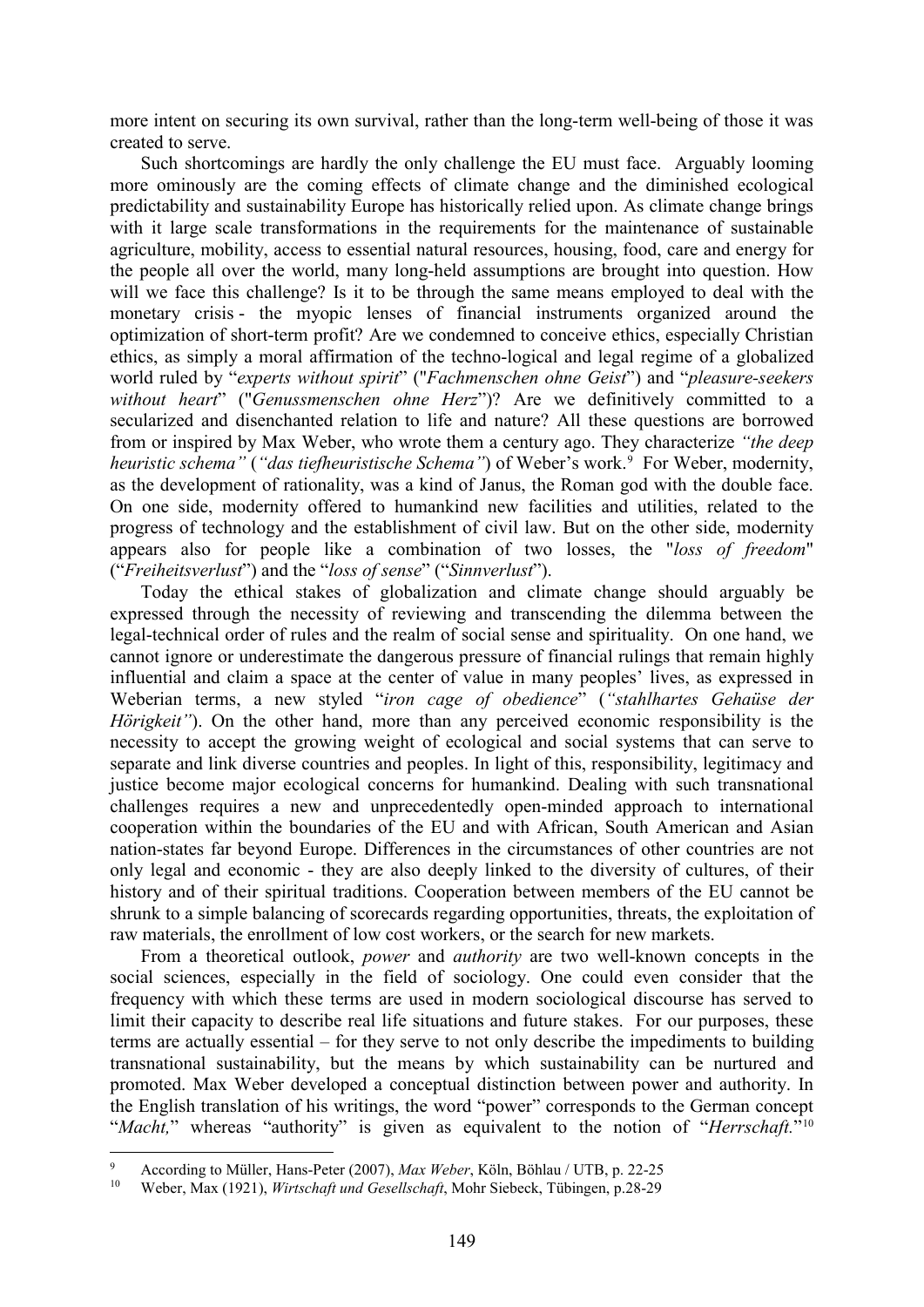According to him, power and authority must both be understood as expressions of social interactions. But they are not characterized by the same meaning and application.<sup>[11](#page-7-0)</sup> In other words, any experience of authority relies on legitimacy, whatever its root – be it charisma, tradition, rationality or legality. In the German source text, Weber particularly insists on the verb "*gelten*" and the noun "*Geltung,*" meaning respectively "to be considered" and "validity," or "(being) in force or in use". From the Weberian point of view, legitimacy is regarded as a means of assessing validity. It works dynamically like a process of reciprocal recognition by both parties of the relative positions they occupy.[12](#page-7-1)

Weber's perspective opened the opportunity for a wide range of empirical and theoretical contributions. In the field of political or economic sociology, studies demonstrated early that, despite the formal rationality they establish as condition of efficiency and fairness, systems of rules and norms can be very rapidly perverted and can become oligarchical or unfair practices.[13](#page-7-2) Basically inherent to law and technology, formal rules are supposed to offer the best conditions to exert a rational, equitable and sustainable authority over social practices. But as fast as uncertainty grows, some officials and experts tend to harness the control levers and use formal rules not as the initial means defined to serve legitimate goals, such as the common interest for the population, but as ends by themselves, dedicated to fulfilling their own interests. Paradoxically, the initial intent of an authority grounded in legitimacy turns progressively to a cynical power that can be seized by a minority.

This teleological inversion called "goal displacement" (or "*Zweckverschiebung*") has been central to the work of economic sociology since 1911. It reveals that social cooperation is not only a matter of laws, standards, tools, audits and controls but also a matter or sense, symbols and interpretation.<sup>[14](#page-7-3)</sup> It is absolutely clear that rules are needed in social life, especially rational and formalized rules, in modern or post-modern societies like those of the EU member states. But to remain sustainably legitimate, these rules must constantly be reread and reviewed in the context of uncertainty, unpredictability, and even mystery. From an ethical perspective, our technical, liberal society appeals to the importance of accountability for officials and experts in the legal-technical forms of compliance, such as national regulations or international standards (e.g., Global Compact, ISO26000). [15](#page-7-4) [16](#page-7-5)

<span id="page-7-0"></span>Power is exerted as an imposed relation by force or seduction whereas authority is embedded in the frame of an *a priori* hierarchical report between Ego (as superior) and Alter (as inferior). With a predefined type of content, the order given by Ego to Alter can be effective.  $11$ 

<span id="page-7-1"></span><sup>12</sup> See also Suchman, Mark C .(1995), "Managing Legitimacy: Strategic and Institutional Approaches", in: *Academy of Management Review*, Vol. 20, n° 3, p.571-670

<span id="page-7-2"></span><sup>13</sup> e.g., in the cases of social movements: Michels, Robert (1911), *Zur Soziologie des Parteiwesens in der modernen Demokratie. Untersuchungen über die oligarchischen Tendenzen des Gruppenlebens*, Leipzig,Werner Klinkhardt

<span id="page-7-3"></span><sup>14</sup> Berger, Peter L. and Luckmann, Thomas (1967), *The Social Construction of Reality*, New York, Double Day Anchor; Geertz, Clifford (1973), *The Interpretation of Cultures*, New York, Basic Books ; Giddens A. (1984), *The Constitution of Society*, Cambridge, Polity Press; Snow, David A., and Benford, Rodney.D. (1988), "Ideology, Frame Resonance and Participant Mobilization",in: *International Social Movement Research*, n° 1, p.197-217; Reynaud, Jean-Daniel (1989), *Les règles du jeu : l'action collective et la régulation sociale,*, Paris, Armand Colin; March, James G., Schulz Martin, Zhou Xueguang (2000), *The Dynamics of Rules: Change in Written Organizational Codes,* Stanford (Cal.) Stanford University Press; Boltanski, Luc, and Thévenot, Laurent (1991),*De la justification : les économies de la grandeur*, Paris, Gallimard ; Boltanski, Luc, and Chiapello, Eve (1999*), Le nouvel esprit du capitalisme*, Paris, Gallimard ; Scott, W. Richard (2001), *Institutions and Organizations*, Thousand Oaks (Cal.), Sage; Ortmann, Günther (2004), *Als ob : Fiktionen und Organisationen*, Wiesbaden, VS Verlag für Sozialwissenschaften…

<span id="page-7-4"></span><sup>15</sup> Baertschi, Bernard (2004), *La responsabilité éthique dans une société technique et libérale*, CNRS –Maison des Sciences de l'Homme – Alpes, Grenoble

<span id="page-7-5"></span><sup>&</sup>lt;sup>16</sup> For an example of justification of such standards on the theme of sustainability: Kell, George (2013), "The value of Comprehensive Reporting", in: *This is Africa: A Global Perspective*, September-October 2013, pp. 24-25.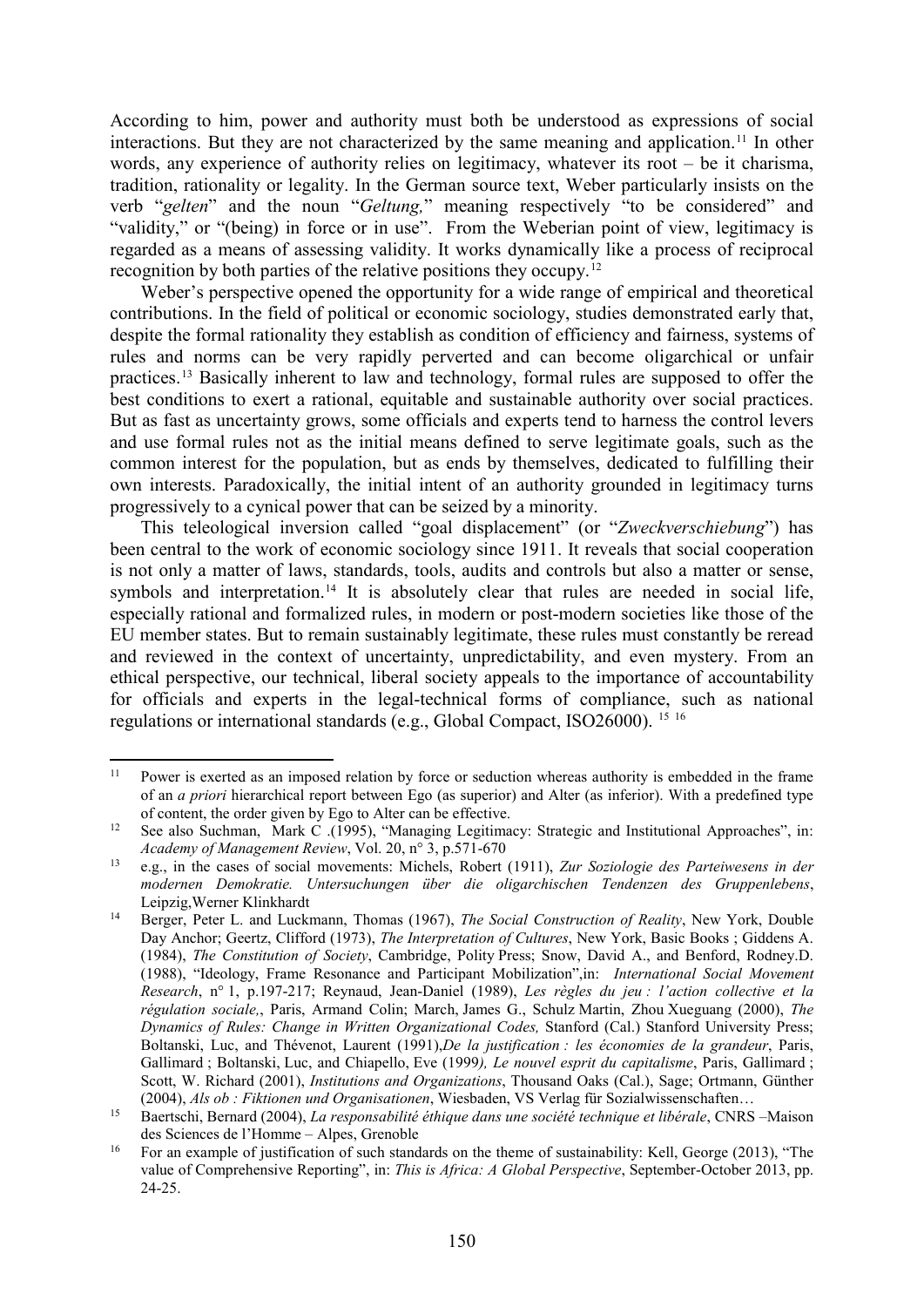The complicated European regulation system governing monetary practices is a particularly obvious illustration of the risks of reducing the project of European integration to an institutional responsibility. First, if the achievement of the EZ (1999) marked an important step on the way to the European economic integration, since 2007 it has appeared to be a very fragile arrangement, as noted by De Grauwe (2009). [17](#page-8-0) Furthermore, this fragility has been deepened during the most recent economic crisis by the bifurcation of EU members between those that belong to the EZ and those who remain outside the Euro, a phenomenon which places into question the economic viability of the system itself.[18](#page-8-1) In these conditions, institutions like the European Central Bank and other coordination committees have tinkered with fuzzy political compromises and shaky technocratic structures, ostensibly working with the assumption that adjusting such mechanisms is sufficient for ensuring a stable sense of solidarity among nation-states, and among citizens on either side of their borders.<sup>[19](#page-8-2)</sup>

Considering the systemic difficulty of realizing common ends for all those who participate in the system, EU decision-makers have focused on the means in the great tradition of monetarism, as if these means could be in and of themselves efficient substitutes for the lack of purpose and goals in serving the needs of all EU citizens. Under the outward appearance of democratic rulings and technocratic rationality, the double-sided European monetary construction has turned to a 'huge labyrinthine system,'*[20](#page-8-3)* in other words a complicated institutional mechanism, often perceived as disconnected from the human and social realities that should be inherent to its mission.

Similar conclusions could be made regarding the challenge of transitioning the EU to new sources of energy. Over the last 20 years, the EU has downsized its goals regarding a common policy of diminishing the causes of climatic change. Some countries like Germany or Denmark have engaged a national policy of green energy, whereas others, like France, defend their industrial interests in a blind pursuit of improving their nuclear energy capacity. In this light, while the global economic crisis was triggered by the collapse of the real estate market and correlated mortgage subprime system in the United States, its present effects cannot be separated from the long-term challenges posed by climate change and the increasingly complex requirements of maintaining the integrity of ecosystems. Such dual concerns mean that solutions must be found on a wider and more diverse scale, rather than through an exclusive focus on monetary and institutional approaches. And, if the need for a redistribution

**.** 

For recent critical commentaries about ISO 26000: Entine, Jon (2012), ISO26000: Sustainability as Standard? [\(http://www.ethicalcorp.com/business-strategy/iso-26000-sustainability-standard\)](http://www.ethicalcorp.com/business-strategy/iso-26000-sustainability-standard); or about the debate between ISO and the Global Compact in 2009 [\(http://globalcompactcritics.blogspot.fr/2009/07/iso](http://globalcompactcritics.blogspot.fr/2009/07/iso-responds-gently-to-terse-letter.htmlabout)[responds-gently-to-terse-letter.htmlabout\)](http://globalcompactcritics.blogspot.fr/2009/07/iso-responds-gently-to-terse-letter.htmlabout).

More generally, for a significant array of academic criticisms and reflections of the biases and effects of standardization: Brunsson, Nils, and Jacobsson B. (dir.) (2000), *A World of Standards*, Oxford, Oxford University Press, and notably: Higgins, Winton, and Tamm Hallström, Kristina (2007), "Standardization, Globalization and Rationalities of Government", in: *Organization* 14(5).

<span id="page-8-0"></span><sup>17</sup> De Grauwe, Paul (2009), "The Fragility of the Eurozone Institutions", research rrticle in: *Open Economic Review*, published online, 22 December 2009.

<span id="page-8-1"></span><sup>&</sup>lt;sup>18</sup> Sifakis-Kapetanakis, Catherine (2011), "EU Institutional Framework and Euro zone Crisis" available at : [http://www2.euromemorandum.eu/uploads/ws5\\_sifakis\\_eu\\_institutional\\_framework.pdf](http://www2.euromemorandum.eu/uploads/ws5_sifakis_eu_institutional_framework.pdf)

<span id="page-8-2"></span><sup>&</sup>lt;sup>19</sup> Concerning the steering of the monetary policy, the governance of the European Central Bank differentiates the Board of governors (members of the EZ) and the General Board (including the non members of he EZ). In the same way, the European Board in charge of the Systemic Risk (prevention and control of macro financial risk) splits the attributions of its chairman and those of the vice-chairman. And last but not least, the coordination of the budget policies is the competency of the Council of ministers has two levels, the Eurogroup as a consultative and informal meeting structure open to EZ members, and the Ecofin, common to the ministers of the whole EU.

<span id="page-8-3"></span><sup>&</sup>lt;sup>20</sup> Adapted and translated from the French idiomatic expression « une véritable usine à gaz »: Demma, Claude (2013), « Zone Euro-zone non Euro : le casse-tête des deux Europes », in: *L'Europe a-t-elle un avenir ?, Alternatives Economiques*, Hors-série n° 95, pp. 46-47.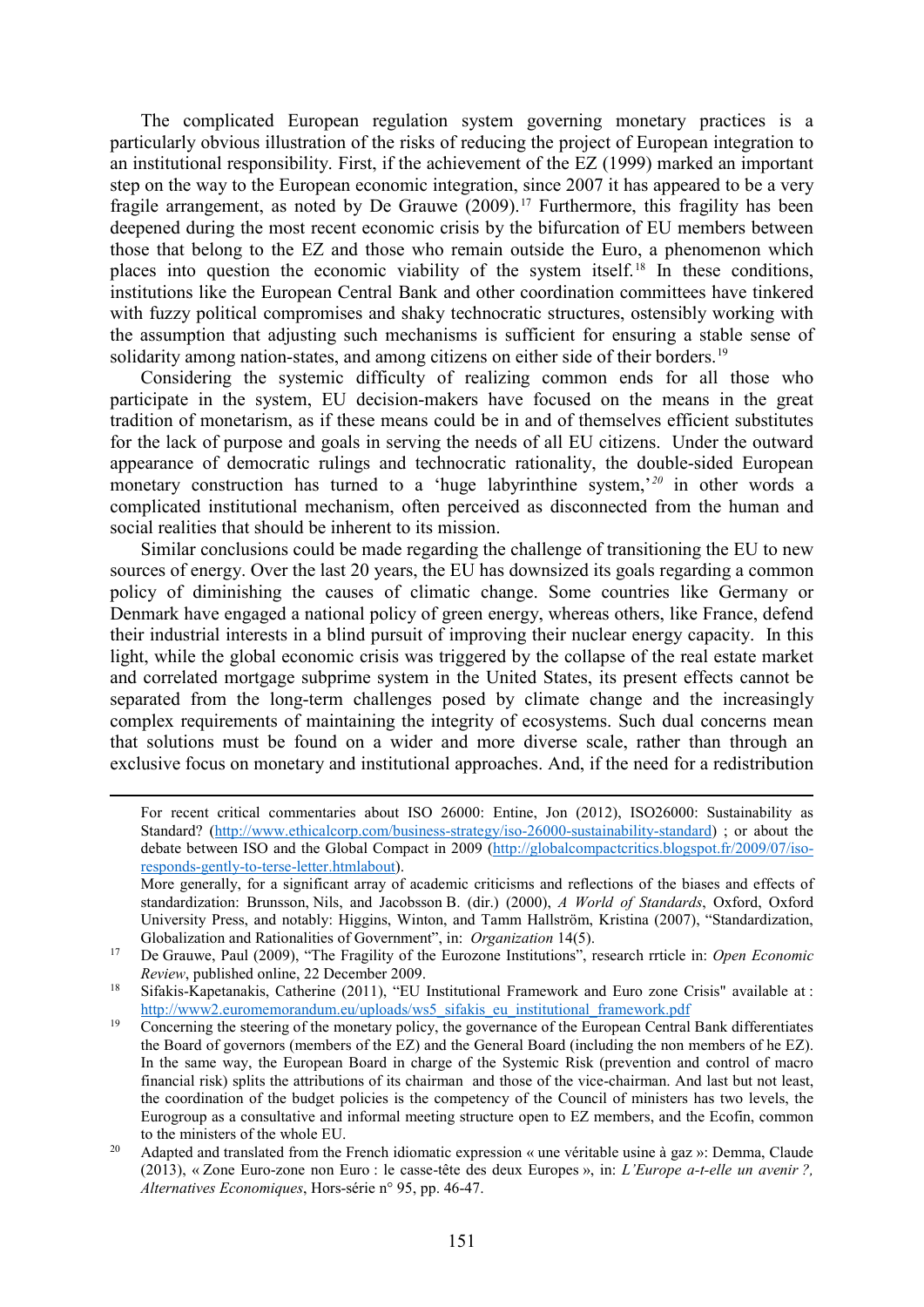of added-value are real throughout the world, including the EU, an effective means addressing these multiple challenges will not be realized through exclusively economic solutions, even if they are on the scale of Roosevelt's post-Depression New Deal program.[21](#page-9-0) Whatever the complexity of the economic stakes could be - economic being understood here in in wider sense than monetary or financial - the stakes go beyond the capacity of simply establishing new regulatory frameworks for investments, trade and cooperation. The connection between the present turmoil affecting financial capacities, ecological sustainability and growing resource scarcity requires that solutions to the EU's economic challenges involve not only political institutions and the technocratic processes of decision-making and enforcement. The nature of climate change itself is transnational, and affects all countries, including the EU's wealthiest members as well as those on its economic margins.<sup>22</sup> So too does climate change and its attendant ecosystem challenges affect individual EU citizens across all social locations, and in turn arguably serves to underscore the factors which further the delegitimization of political mechanisms which comprise the EU's transnational democratic systems.<sup>[23](#page-9-2) [24](#page-9-3)</sup> This amalgam of challenges finds the EU standing at the crossroads.

| <b>Domains of Action</b>                                                          |  |  | 1960s                    | 1970s        | 1980s | 1990s | 2000s |
|-----------------------------------------------------------------------------------|--|--|--------------------------|--------------|-------|-------|-------|
| Free circulation of the workers and coordination of<br>national insurance schemes |  |  |                          |              |       |       |       |
| Equality of remuneration and treatment between the<br>women and the men           |  |  |                          |              |       |       |       |
| Health and Safety in the work                                                     |  |  |                          |              |       |       |       |
| Education and vocational training                                                 |  |  |                          |              |       |       |       |
| Employment                                                                        |  |  |                          |              |       |       |       |
| Fight against discrimination                                                      |  |  |                          |              |       |       |       |
| Convergence of the systems of social welfare                                      |  |  |                          |              |       |       |       |
| Pensions                                                                          |  |  |                          |              |       |       |       |
| Health care                                                                       |  |  |                          |              |       |       |       |
| Fight against social exclusion                                                    |  |  |                          |              |       |       |       |
| <b>Distributive</b><br>No European<br><b>Regulative</b>                           |  |  |                          | Coordination |       |       |       |
| <b>Action</b><br><b>Action</b><br>Action                                          |  |  | of the National Policies |              |       |       |       |

Positioning of European Social Action: Adapted from Palier  $(2013: 67)^{25}$  $(2013: 67)^{25}$  $(2013: 67)^{25}$ 

<span id="page-9-0"></span><sup>21</sup> Lipietz, Alain (2013), « Transition énergétique : dernières chances pour l'Europe », in: *L'Europe a-t-elle un avenir ?, Alternatives Economiques*, Hors-série n° 95 pp. 70-72. **.** 

<span id="page-9-1"></span><sup>&</sup>lt;sup>22</sup> For the UN Human Development Indicators ranking, see the reports  $(1990-2013)$ : [http://hdr.undp.org/en/reports/.](http://hdr.undp.org/en/reports/) For an intra-European analysis: Lefebvre**,** Mathieu, and Pestieau, Pierre (2012), *L'État-providence en Europe : performance et dumping social, Paris*, Editions de la Rue d'Ulm (GEPREMAP). For the territorial and social inequalities in France: Haas, Sandrine, and Vigneron, Emmanuel (2010), *Solidarités et territoires: l'engagement des établissements hospitaliers et services privés d'aide à la personne non lucratifs*, FEHAP / La Nouvelle Fabrique des Territoires.

<span id="page-9-2"></span><sup>23</sup> Maurin, Eric (2009), *La peur du déclassement : une sociologie des récessions*, Paris, Seuil<br>24 Diministration (2005), *La fatigue des élites* Paris, Seuil

<span id="page-9-4"></span><span id="page-9-3"></span><sup>24</sup> Dupuy, François (2005), *La fatigue des élites*, Paris, Seuil

<sup>25</sup> Palier, Bruno (2013), « Le long chemin de l'Europe sociale », in: *L'Europe a-t-elle un avenir ?, Alternatives Economiques*, Hors-série n° 95, pp. 66-68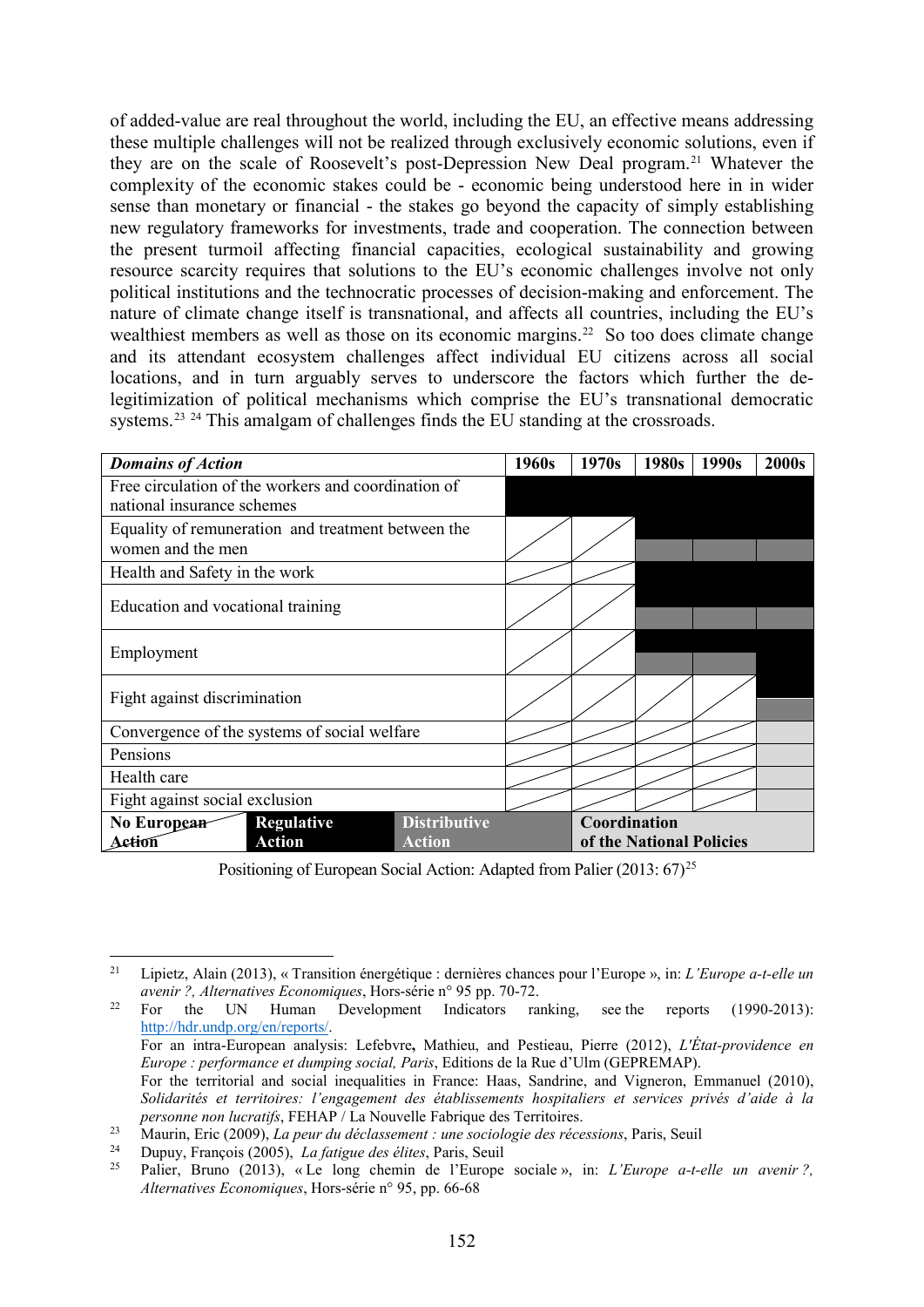#### Democracy and Legitimacy in the Eyes of European Citizens

In a recent book entitled *« Les ennemis intimes de la démocratie »* (*"the intimate enemies of democracy"*), the French philosopher Tzvetan Todorov (2012) engages in a critical questioning of the meaning of democracy. He asks whether or not modern expressions of democracy are reducible to a kind of virtuous incantation, a pure verbal excitement, actually disconnected from the experiences of people living under its auspices. This question notably concerns the phenomenon of European integration, almost 70 years after the end of WWII, and 25 years after the fall of the Berlin wall. After decades of continental rivalries, world wars, ideological totalitarianisms and the absolute horror of the *Shoah*, the EU found its first roots in the resolution of "never again," grounded in the desire for peace among the civil populations of war torn countries.

This sentiment was understood and shared by a group of western politicians, probably not saints, but pragmatic and engaged officials, who were fully aware of the impasse of any prospect of nationalist withdrawals or revanchism. [26](#page-10-0) More recently, the major geopolitical changes of the European map in the 1990s seemed to give a new hope of revival for the ideals of a continent at peace, gathering at last its eastern and the western regions after 50 years of profound division. But far beyond this somewhat stereotypical representation of a complex, non-linear historical process, Todorov wonders about the present weakening of the European democratic model. He emphasizes the entanglement of many factors in this worrying evolution. According to him, the European integration is undermined by major drifts like changes in the way people think within a heterogeneous framework of countries and communities, as well as the triumph of a technocratic, legal and short-term formalism in the way the European project itself is managed. In that context, the present reality of the EU could be compared to a postmodern avatar of the humanistic and modernist idea of democracy. Freedom, as a condition of democracy, has to go through the experience of the individuals without whom no community and no union can be effective. In other words, the EU project claims to respect the letter of its intent so obsessively that the spirit is lacking. As a consequence, Todorov points out that this formal, institutionalized and technocratic way of construction introduces harmful effects into the democratic life within its own territories and communities. Tied up in a web of dilemmas, contradictions and democratic failures, the logic of European integration leads to misunderstandings, rejections and self-interested withdrawals that are exploited more and more by populist movements in many EU countries. Paradoxically, in the EU today, nobody seems to dispute the abstract principle of democracy; but, despite this apparent consensus, only a few people seem to be able to engage themselves in a democratic project that goes beyond their own self-interest.

As we come to the end of the first portion of our analysis, our critical and conceptual approach sounds quiet pessimistic, like Todorov's analysis. But as we move to the second portion of our analysis, it is our intent that our reflections open the way for hope and positive responses. These responses are not positive in the modernist sense of the triumphal march of an endless progress, but instead are offered in what we hope is the spirit of a humble, pragmatic and humanistic approach, aimed at exploring potential avenues for promoting transnational cooperation and solidarity among individuals, communities and nation-states of the European Union.

<span id="page-10-0"></span><sup>26</sup> See for example the interesting biography of Robert Schuman written by an historian: Roth, François (2008), *Robert Schuman: du Lorrain des frontières au père de l'Europe*, Paris, Fayard)comment about. An anonymous but official comment is available on the site of the government of the Grand-Duchy of Luxemburg [\(www.europaforum.public.lu/fr/temoignages-reportages/2008/10/roth-schuman/index.html\)](http://www.europaforum.public.lu/fr/temoignages-reportages/2008/10/roth-schuman/index.html); it is entitled *« "Père de l'Europe" ou "saint en veston" ? » ("The 'Europe's father' or A 'Saint in jacket'?"* ). In fact, as he was his lifelong an engaged member of the Roman Catholic Church, Robert Schuman was proposed after his death for a beatification process which is still pending today.  $26$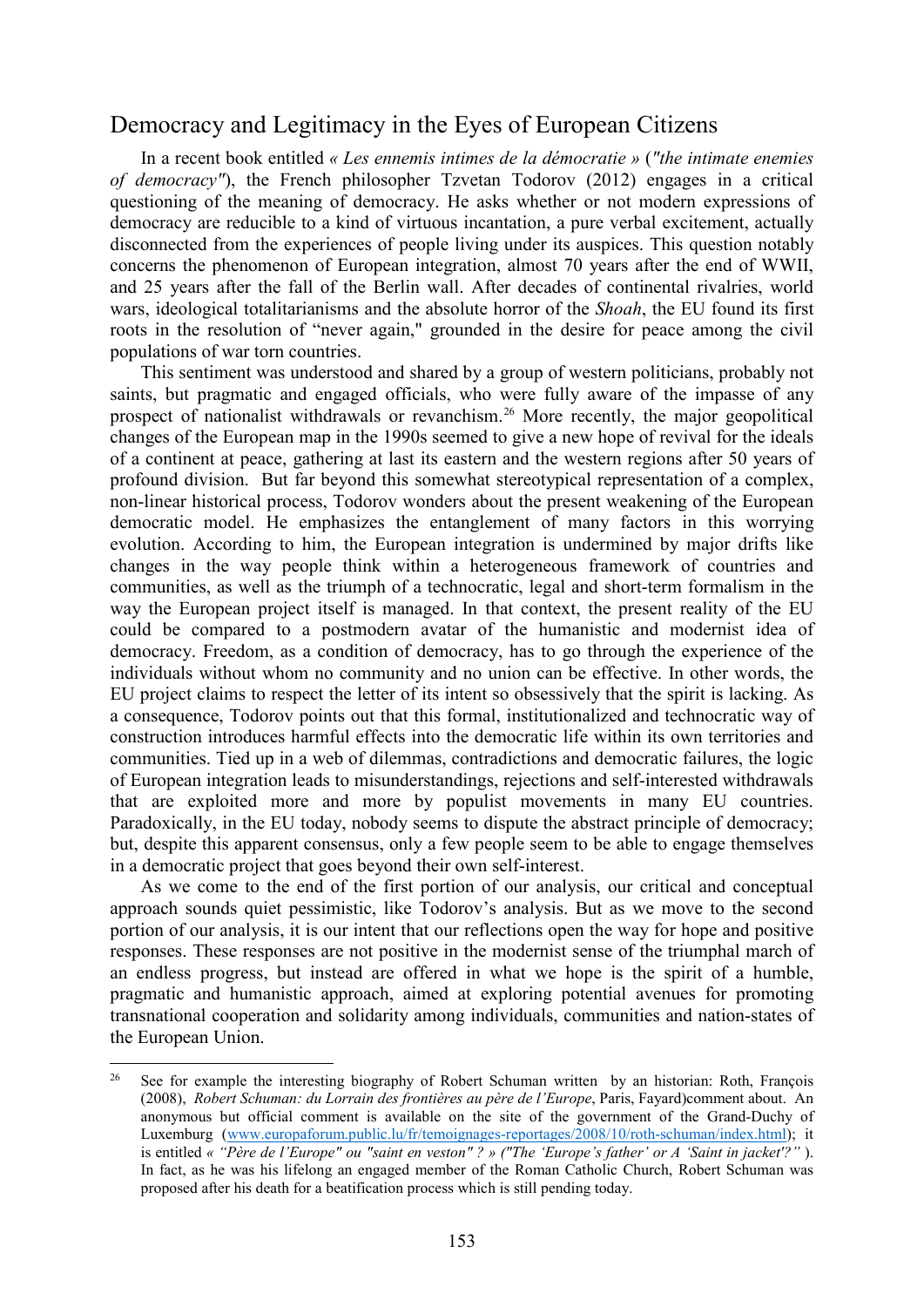According to Todorov, salvation does not emerge from outside, but rather from within people through their inner capacity for self-criticism, and the human search for improvement. This aspiration does not mean a passive obedience or submission to the belief of the endless progress of humankind. Quite to the contrary, Todorov insists on the importance of an ethical ideal, relying far much more on the deep and existential needs of trust and hope than on technical or political calculation. In that sense, restoring an open perspective in the project of European integration requires the willingness to instigate and support initiatives which promote transnational commitments to sharing, cooperating and developing competencies, sense and trust across nation-state borders.

Social cooperation and ethical attitudes are not only a matter of laws, standards, tools, audits and controls, and they are no longer only a matter of monetary criteria or financial regulation. The legitimacy of the European project, as well inside as outside of the EU borders, is fundamentally a dynamic and collective reconstruction of understanding, perception and willingness. It requires the use of living symbols in action, like the willingness to share interpretation in the respect of various identities.**[27](#page-11-0)** These elements correspond to the concept of "*binding factors,*" without which no social action can be structured, and no social structure can produce action,**[28](#page-11-1)** particularly in the context of the complexity and uncertainty of post-modern societies. **[29](#page-11-2)** For this reason it is utterly clear that rules are needed in social life, especially rational rules, always more sophisticated, in contemporary European society. But to remain sustainably legitimate, these rules must constantly be reread and reviewed in the context of uncertainty, unpredictability, and abiding mystery.

#### The EU As It Could Be: Authority, Power and Agency in an Eco-Centric European Union

As outlined in the first half of our paper, the shortcomings of privileging a monetary definition of community among EU member states are clear and numerous. Such shortcomings suggest two critical questions: 1. To what degree should market-oriented and monetary relationships be allowed to define the deepest core realities of relations between EU member states? And 2., What are the principal non-monetary means that might serve to promote and fortify sustainable ties among EU member states? As the Dutch and Canadian ecological thinkers Wackernagle and Rees have observed, the *human economy*, most readily expressed in monetary terms, is in some respects an artificial construct, one that allows governing bodies to unilaterally print currency, and determine its value detached from clear foundational value.[30](#page-11-3) They argue that it is in fact what they call *earth economy*, defined in terms of specific and limited "natural capital" (such as fish stocks, arable land and fresh

<span id="page-11-0"></span><sup>27</sup> Berger, Peter L. and Luckmann, Thomas (1967), *The Social Construction of Reality*, New York, Double Day Anchor; Geertz, Clifford (1973), *The Interpretation of Cultures*, New York, Basic Books ; Giddens A. (1984), *The Constitution of Society*, Cambridge, Polity Press; Snow, David A., and Benford, Rodney.D. (1988), "Ideology, Frame Resonance and Participant Mobilization",in: *International Social Movement Research*, n° 1, p.197-217; Reynaud, Jean-Daniel (1989), *Les règles du jeu : l'action collective et la régulation sociale,*, Paris, Armand Colin; March, James G., Schulz Martin, Zhou Xueguang (2000), *The Dynamics of Rules: Change in Written Organizational Codes,* Stanford (Cal.) Stanford University Press; Boltanski, Luc, and Thévenot, Laurent (1991),*De la justification : les économies de la grandeur*, Paris, Gallimard ; Boltanski, Luc, and Chiapello, Eve (1999*), Le nouvel esprit du capitalisme*, Paris, Gallimard ; Scott, W. Richard (2001), *Institutions and Organizations*, Thousand Oaks (Cal.), Sage; Ortmann, Günther (2004), *Als ob : Fiktionen und Organisationen*, Wiesbaden, VS Verlag für Sozialwissenschaften  $27$ 

<span id="page-11-1"></span><sup>28</sup> Giddens, Anthony (1984), *The Constitution of Society*, Cambridge*,* Polity Press.

<span id="page-11-3"></span><span id="page-11-2"></span><sup>&</sup>lt;sup>29</sup> Giddens, Anthony (1990), *The Consequences of Modernity*, Cambridge, Polity Press ;<br><sup>30</sup> Washermanel, Mathis and Pees, William E., Our Feelogical Footnrint; Peducing H

<sup>30</sup> Wackernagel, Mathis and Rees, William E., *Our Ecological Footprint: Reducing Human Impact on the Earth*, (Gabriola Island, B.C.: New Society Publishers, 1996).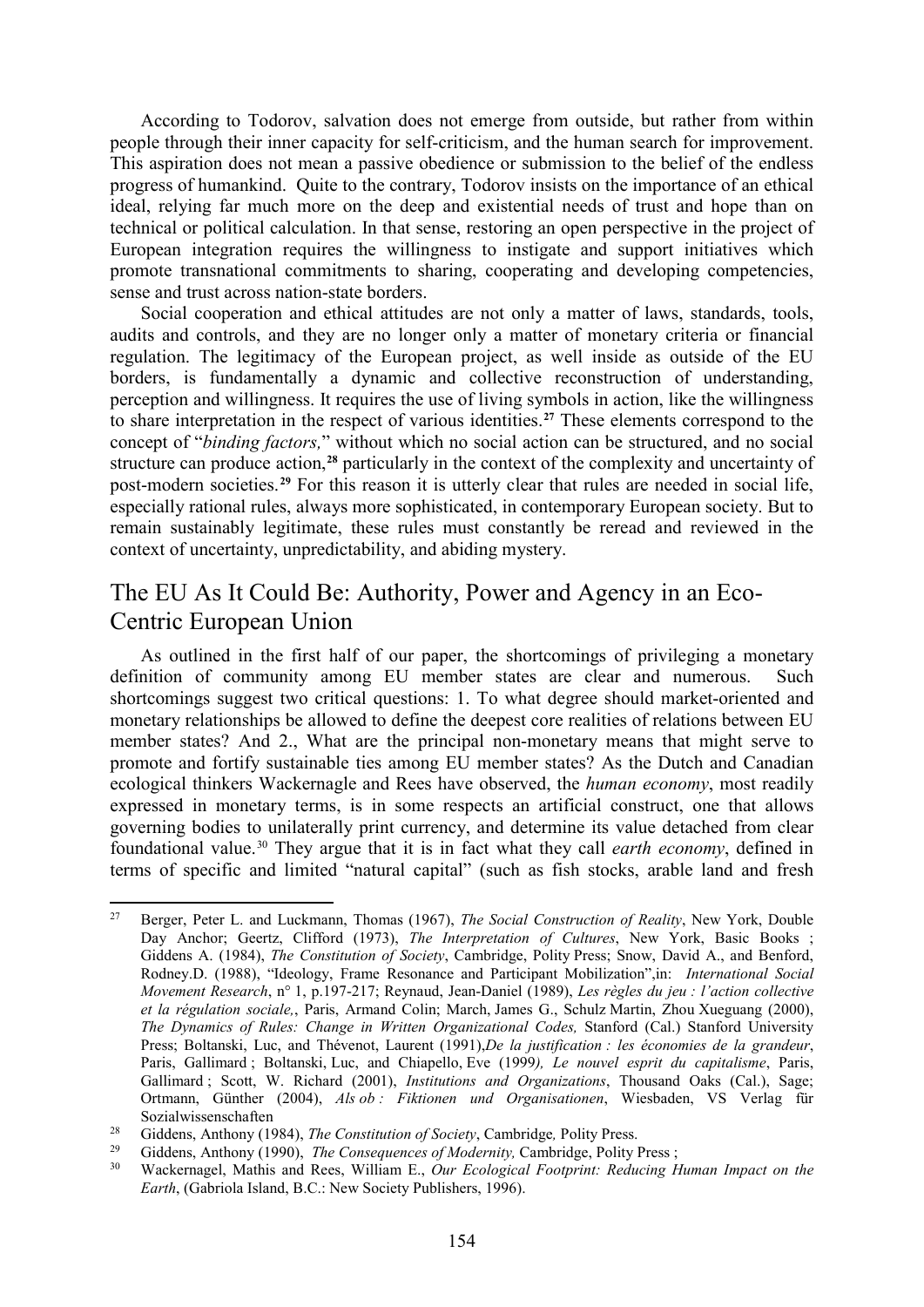water) which is the true foundation of economic reality. *Earth economy* is thus the ecological equivalent of a currency being tied to a gold standard. There are only so many hectares of arable land – more cannot be printed at will. While viewing relations among nation-states through the lens of *earth economy* cannot be done without acknowledging the great importance of the human economy, it does in fact open the door to new and arguably more sustainable definitions of *authority*, *power* and *agency*.

How might Authority be defined among EU member states in positive and proscriptive ways that cleave to the realities of Earth economy? The work of the Lutheran social ethicist Larry Rasmussen invites us to consider the ecological realities of the land itself as a principle source and a starting point – the land with it's geographic contours and common ecosystems that do not always respect political borders. The integrity of such systems, Rasmussen notes, cannot be secured by individual nations acting alone, but only through sustained levels of cooperation and coordination.[31](#page-12-0) A portion of the ozone cannot be purchased or preserved by even the wealthiest nation. The phenomenon of climate change itself only underscores the reality of this ecological interconnectivity. For example, diminished snow packs in the mountains of Switzerland and France affect the water levels and ecological resilience of rivers in Germany, Italy, and Spain. [32](#page-12-1) These interconnected ecological realities serve to determine the far more durable borders of bioregions that transverse multiple nation-states, and whose ecological integrity has measurable impacts on the long-term prospects for sustainable employment, food security and human migration patterns. Such transnational ecological connectivity suggests that human economic activity that aims for long-term resilience must therefore be more concretely tied to *earth economy* realities by design based in foresight. Sustainable employment, food security and the promotion and support of transnational sustainable communities will not be achievable in the absence of deepening this connection.

While theoretical ecological arguments are attractive, they do not increase sustainability without concrete application. The work of building transnational sustainable communities that deepen ties among EU member states requires the use of common languages. While the Euro itself clearly offers a common language – to the good and detriment of the transnational community it serves – what other languages might the EU harness to strengthen ecologically sustainable ties among it's member states? One among many answers to this question is found in the work of the Italian thinker Carlo Petrini, the founder of the International Slow Food movement and the network of food communities it produced, called Terra Madre. The aim of Terra Madre is to create connectivities among consumers, cooks and farmers which privilege sustainable agricultural practices, while teaching the value of honoring and fortifying local cultures through the common hermeneutic of food, a language spoken and celebrated across the EU. Petrini argues that the third industrial revolution will not be based on the work of financial actors or information technology innovators, but rather through the collective choices, actions and work of farmers and consumers - average people on the ground – who must intimately live within the limits defined by the authority and power of the ecosphere itself, grounded in the realities of climate change.<sup>[33](#page-12-2)</sup> Petrini argues that the work of Terra Madre is to help people to see that their true neighbors often live on either side of artificially drawn political borders.

The eco-centric notion of *power* in this case is measured by the degree to which regional communities can meet their resource and waste disposal needs within their own respective

<span id="page-12-0"></span><sup>31</sup> Rasmussen, Larry, *Earth Honoring Faith: Religious Ethics in a New Key*, (New York: Oxford University Press, 2013) and *Earth Community, Earth Ethics*, (Maryknoll, NY: Orbis Books, 1996).  $31$ 

<span id="page-12-1"></span><sup>32</sup> For a comprehensive and accessible explanation of resilience, see Walker, Brian and Salt, David, *Resilience Thinking: Sustaining Ecosystems and People in a Changing World,* (Washington, DC: Island Press, 2006).

<span id="page-12-2"></span><sup>33</sup> Petrini, Carlo, *Terra Madre: Forging a New Global Network of Sustainable Food Communities*, (White River Junction, VT: Chelsea Green Publishing, 2010) p. xix.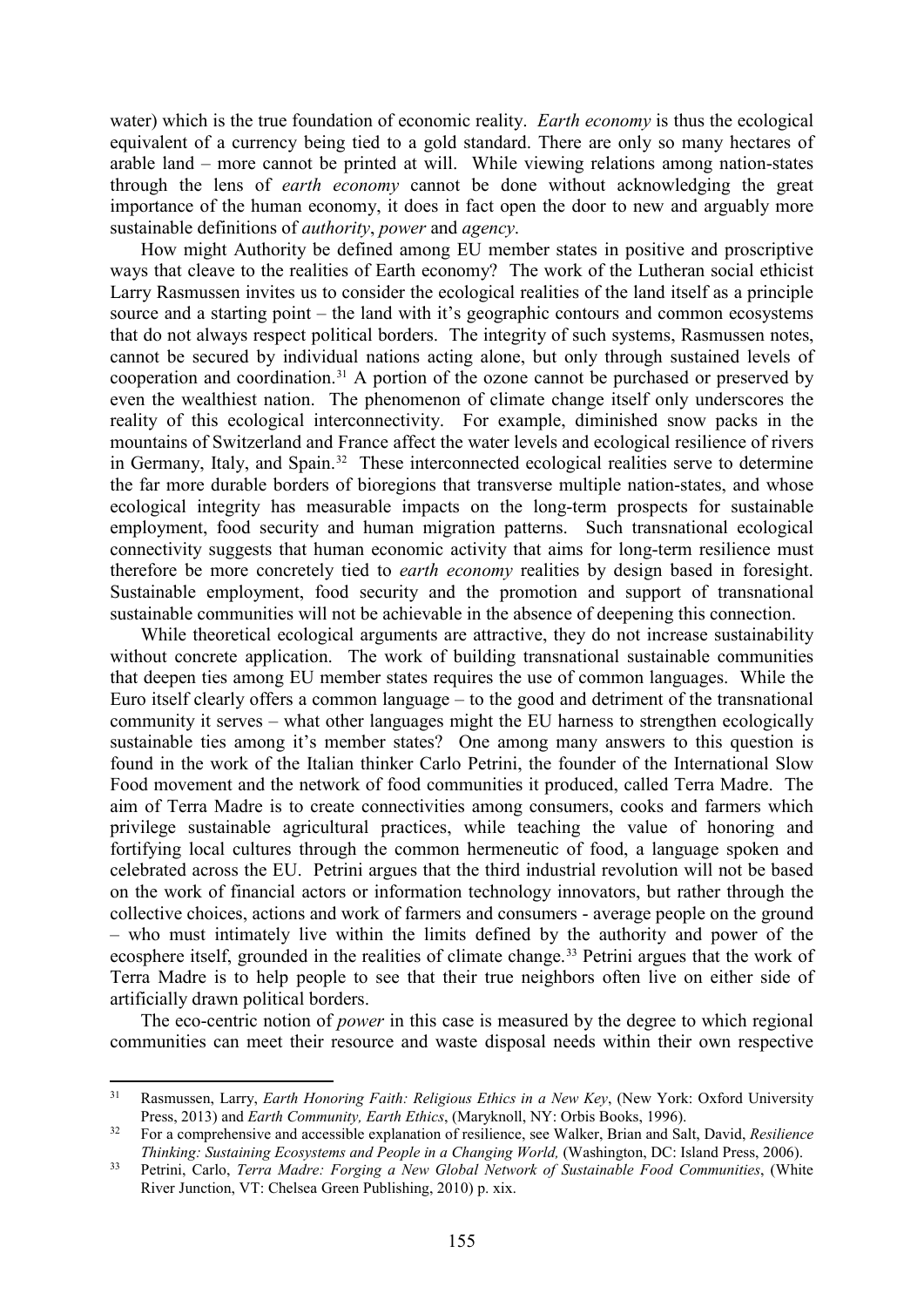bioregions. As bioregions often do not neatly fall within politically drawn borders, the language of intra-European diplomacy must now move beyond its current focus on privileging monetary cooperation and competition between communities defined by national identities. Moving beyond the privileging of diplomacy being conducted by national governments, eco-centric approaches to building bridges among people of different European nationalities opens the door to elevating the practice of paradiplomacy – the conduct of diplomacy by subnational, regional and local governments on either side of national borders, as well as civil society actors, including the members of Terra Madre's food communities.<sup>[34](#page-13-0)</sup>

The definitions of power that emerge from this approach include not only the power that comes from being able to identify and speak the common transnational language of agriculture, but also the power of the ecosphere itself, which can increasingly be seen as having its own, often unpredictable *agency*. For example, as climate change necessitates increasing adaptations in the practice of viticulture, and impacted human migration patterns alter the ethnic identities of those who harvest the grapes, the processes that produce wines that serve to define regional identities reveal new dependencies and new vulnerabilities that do not respect national borders. At the same time, the experiences of one community in a particular ecological niche may well provide crucial insights to coping with the effects of climate change in another. For example, a wine grower in Spain's arid region of Extremadura may well be the best source of information for French Burgundian wine makers who are struggling to maintain their standards and output in a modern or future France in need of more rain. In this light, earlier definitions of *agency*, which focused on financial commerce and standards, now give way to the need to acknowledge that in fact there are many factors over which traditional arbiters of power no long have as much agency as they imagined. Agency in this regard is rooted in the willingness and ability to *adapt* and in turn to *share* what has been learned in one context with those who struggle in another location. As climate change brings ecological systems previously thought to be stable to what resilience theory calls the stage of release or collapse, human adaptation and the efficacy of agricultural practices that draw on the evolving creativity and agency of people on the ground gain a vital, new level of importance.

## Applying the Insights of Ecological Realism to the Practice of Diplomacy and the Building of Transnational Sustainable Communities Among EU Member States

Defining relations among EU member states in terms of monetary and financial instruments only serves to fortify the cleavages and competition endemic to the disadvantages of a *realpolitik* (realist) worldview. Such an approach to diplomacy privileges a broad set of materialistic assumptions regarding human exchanges, and understands nation-state conduct as guided by the desire to acquire, retain and project power. It is this worldview that sees alliances among nation-states as only temporary by definition, and the individual, sovereign nation-state as the largest durable human entity capable of sustainability. Modern interpreters of realpolitik, such as Hans Morgenthau, argue that the rules that have governed the praxis of political realism were founded in European antiquity, and are impervious to change.<sup>[35](#page-13-1)</sup>

In stark contrast to the realist view of relations among nation-states, *ecological realism* holds that power cannot be defined in terms of the capacity of individual nations to coerce

<span id="page-13-0"></span><sup>34</sup> Cornoago, Noé, "Perforated Sovereignties, Agonistic Pluralism and the Durability of (Para)diplomacy," in Constantinou, Costas M. and Der Darian, James, eds., *Sustainable Diplomacies,* (Basingstoke: Palgrave Macmillan, 2010) pp. 89-108.  $34$ 

<span id="page-13-1"></span><sup>35</sup> Morgenthau, Hans J., Politics Among Nations: The Struggle for Power and Peace (New York: Alfred A. Knopf, 1978).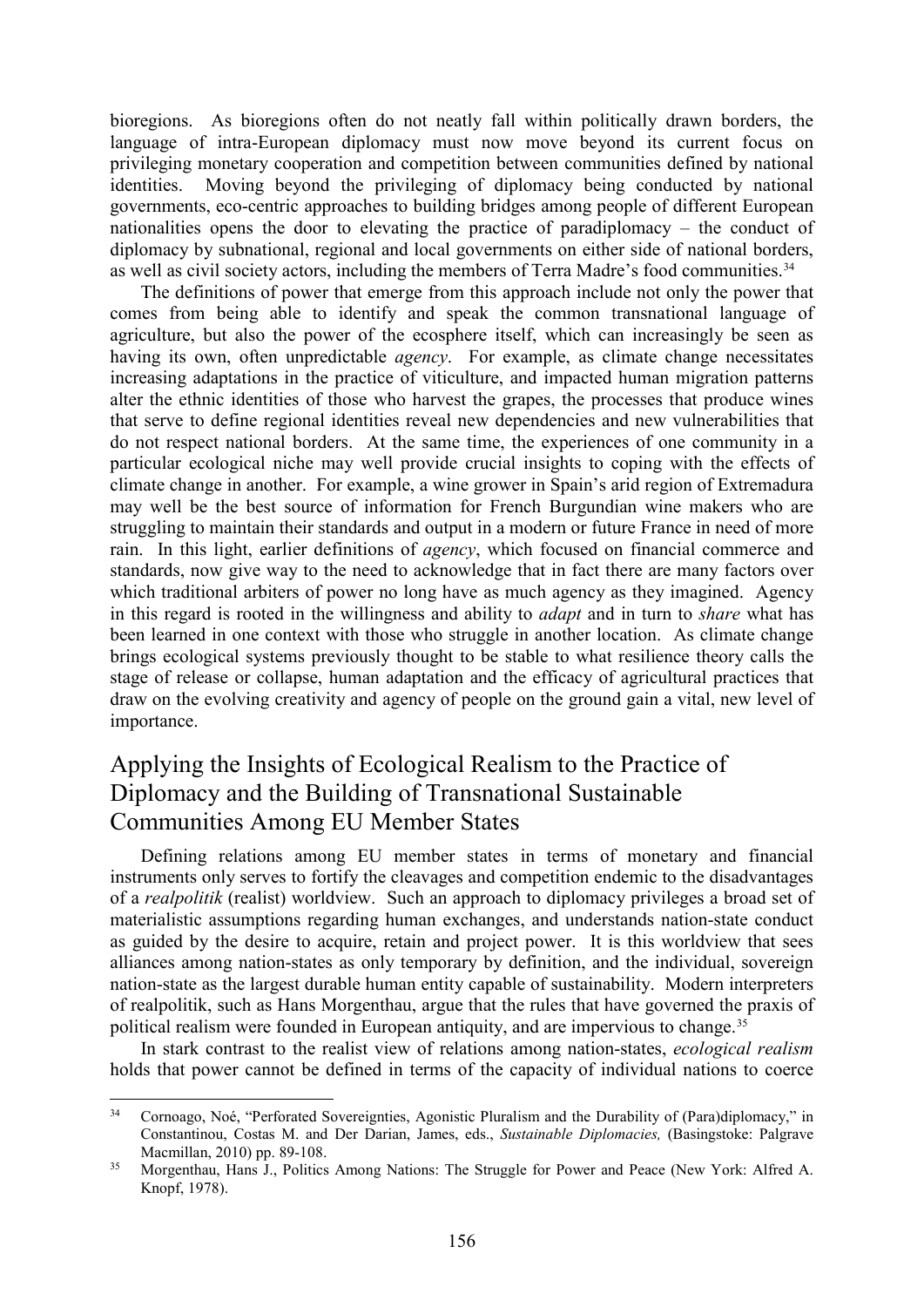other nations through the use of economic or military means, but rather that *real power* emerges from the capacity of a nation or a group of nations that share a common bioregion to protect, cultivate, efficiently utilize and share natural capital.<sup>36</sup> The recognition that bioregions themselves are the central arbiters for defining borders and common realities among human populations is central to the worldview of ecological realism.

What might it mean if EU member states were to define their relationships and the project of transnational community building among member states through the lens of ecological realism? In broad terms, authority in this light would have to be seen in terms of the ecosphere itself, and its capacity to strengthen and diminish ecological, social, cultural and economic resilience. In this way, the monetary fortunes and economic exposure of individual European economies would have to be re-evaluated in light of their dependency on the climate not changing. At the same time, what might be seen through a realpolitik lens as sources of strength (such as autonomy) could come to be seen as sources of weakness. And what is traditionally seen as weakness (such as dependency), could come to be seen as a source of strength insofar as dependency necessitates the deepening of transnational ties, while potentially revaluing the moral guidepost of fiduciary responsibility toward one's neighbors. In turn, ecological realism holds that while primary agency is governed by the ecosphere itself, human agency is rooted in people having the capacity *to understand the requirements of sustainability*, and the willingness to recognize and be guided by the fact that EU nations and their citizens live in a web of intimate ecological interdependence. While many economic commentators have observed that the long-term viability of the Euro is diminished due to the lack of a universally acknowledged central monetary authority, the ecosphere itself is both contiguous and central to multiple transnational European realities. In this regard, natural capital is a currency that will remain viable and valuable regardless of the fluctuations or vicissitudes of the human economy.

## Religion, Ethics and the Requirements of Building Community in a Pluralistic European Context

There is little question that currently one of the more corrosive sources of tension within the EU is rooted in the fear and resentment associated with modern encounters of those who are considered "Other" by dominant European groups. Whether it is through increased levels of human migration that open borders allow, through illegal immigration by those seeking to escape the limits of the economic South, or by the growing influence of Islam associated with newcomers to the EU in a historically Christian Europe, cleavages old and new are impacting the viability of normative European models of social and cultural sustainability. This encounter with an Other who is growing in numbers and influence has invited EU member states and individual citizens to re-evaluate how modern European identities are defined, interpreted and claimed.

Some who would prefer the diminishment or even dissolution of the EU claim that this development is one of the root causes of European economic instability, and calls into question the long-term viability of maintaining a Europe that is congruent with its historical roots. Yet others see the growing ethnic, religious and cultural pluralism of the EU's population as a welcome development, one that holds the potential to give birth to a Europe which is more profoundly transnational and more concretely interconnected with nations, economies and cultures beyond the borders of the EU.

<span id="page-14-0"></span><sup>36</sup> For a more amplified description of ecological realism, see Wellman, David Joseph, *Sustainable Diplomacy: Ecology, Religion and Ethics in Muslim-Christian Relations* (New York: Palgrave Macmillan, 2004) pp. 29-41.  $36$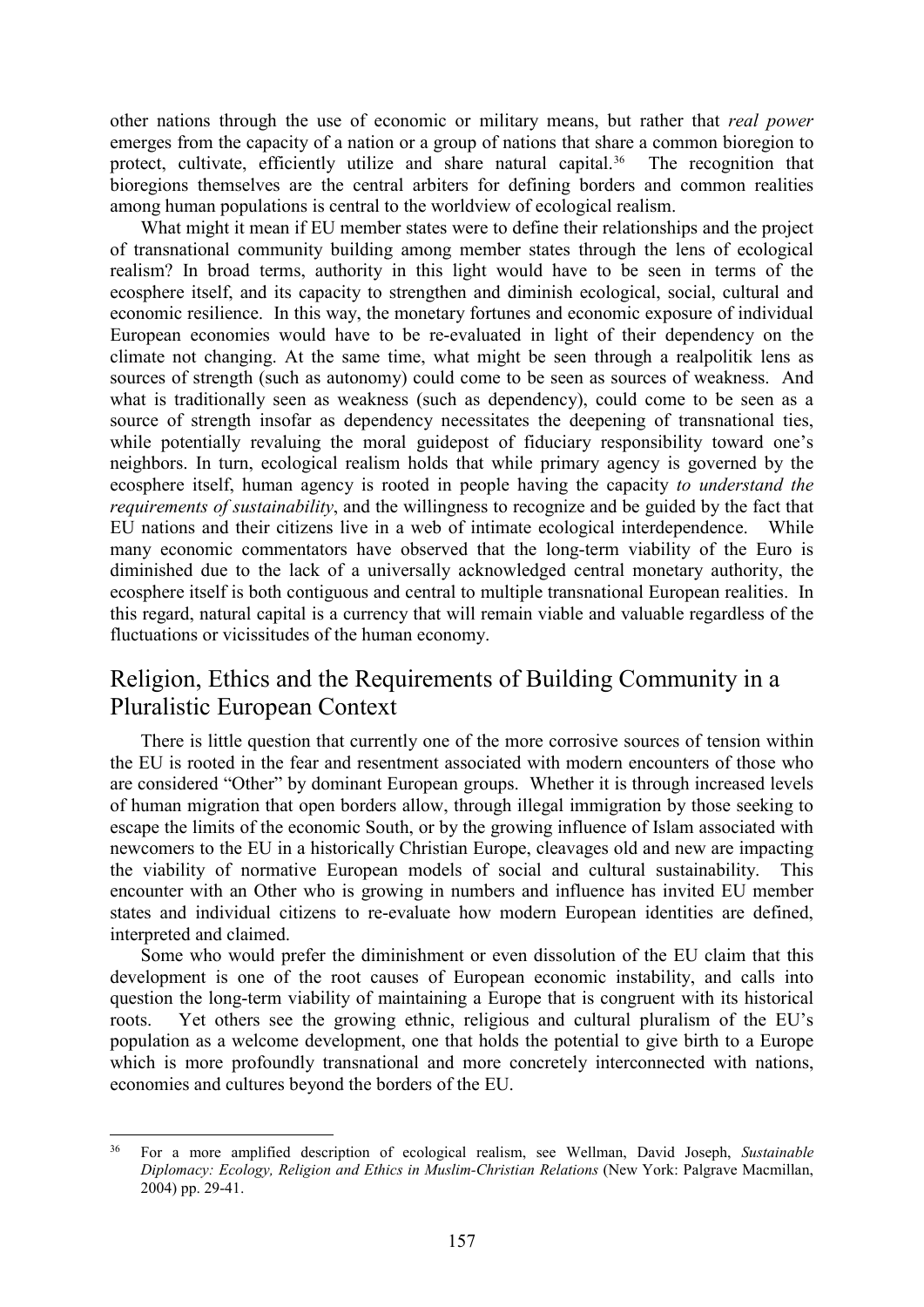Building transnational sustainable communities requires acknowledgement of the spiritual dimension of human connectivity and difference. To this end, the economic, political and cultural developments which have infused a greater level of human diversity into the life of EU member states simultaneously invites members of historically dominant European groups to interrogate their own religious and cultural identities and claims in a new light. This phenomenon is played out in different ways in different contexts. In a France constitutionally committed to a strong secularism, the encounter with an overtly religious Other is an invitation for French citizens to examine what remains of the influence of Christianity in their own lives and the architecture of French culture. In Spain, the encounter with North and Sub Saharan Africans is an invitation for Spaniards to acknowledge their collective debt to their own profoundly African and Islamic roots. In Romania human migration is a double sided coin, one in which Romanians themselves experience becoming the Other while searching for work in Western Europe, while those who remain at home define themselves over against their ethnic Hungarian, German or Roma neighbors whose ancestors arrived in earlier migrations.

All of these encounters are arguably an opportunity for citizens of the EU to acknowledge the utility of understanding not only the cultural impact of religion, but also its abiding influence on the way moral norms are formed in ostensibly secular cultures. Operative definitions of hospitality, justice and responsibility to one's neighbors are all arguably intimately connected to what were originally religious claims. At the same time, the encounter with the religious Other highlights the limitations that are placed on individuals and populations who are religiously illiterate – both in terms of understanding their own religiocultural identities and those of people who do not share their identity. The value of such knowledge has little to do with whether or not one is an actual practitioner of a tradition.

Yet beyond the cultural and intellectual value of understanding religion, those who seek to nurture and broaden sustainable communities would do well to critically examine the spiritual dimension of human connectivity with the land and every community that is defined by its relationship to the land. That the ecological crisis should be seen as the primary challenge of the present and future is clear, but what has not yet become clear is that the common ecosphere we share provides the lingua franca of a new type of diplomacy – one in which words like "air," "water" and "land" are readily apprehensible and present the possibility of conveying profound spiritual meaning. It is these words that hold the potential to become the building blocks of communities that have the capacity "see" beyond the limits of the national borders of individual nation-states, and visualize a new approaches to peace building and cooperation. The requirements of building ecological sustainability in the context of climate change necessitates acknowledging that some components of the ecosphere cannot be owned and controlled by any one nation-state, and that their potential conservation or destruction are connected to competing claims rooted in divergent religio-cultural worldviews and theological anthropologies. The common ecological needs of populations on either side of these cleavages is one key to understanding new approaches to transnational community building.

The project that eventually became the EU was a highly creative and profoundly ambitious response to the incalculable loss of life born of two world wars, which wove together the death of millions, the destruction of economies, and unprecedented levels of coercive nationalism and xenophobia. It was the recognition that the borders of sovereign, individual nation-states were in fact not the best guarantor of security which informed the construction of a common European community. As the power of the memory of the events that led to the EU's formation fades among younger generations, one might actually consider the common transnational ecological crisis – though a tragedy on multiple levels, as also a gift – one that holds the potential to necessitate a new and more profound level of inter-European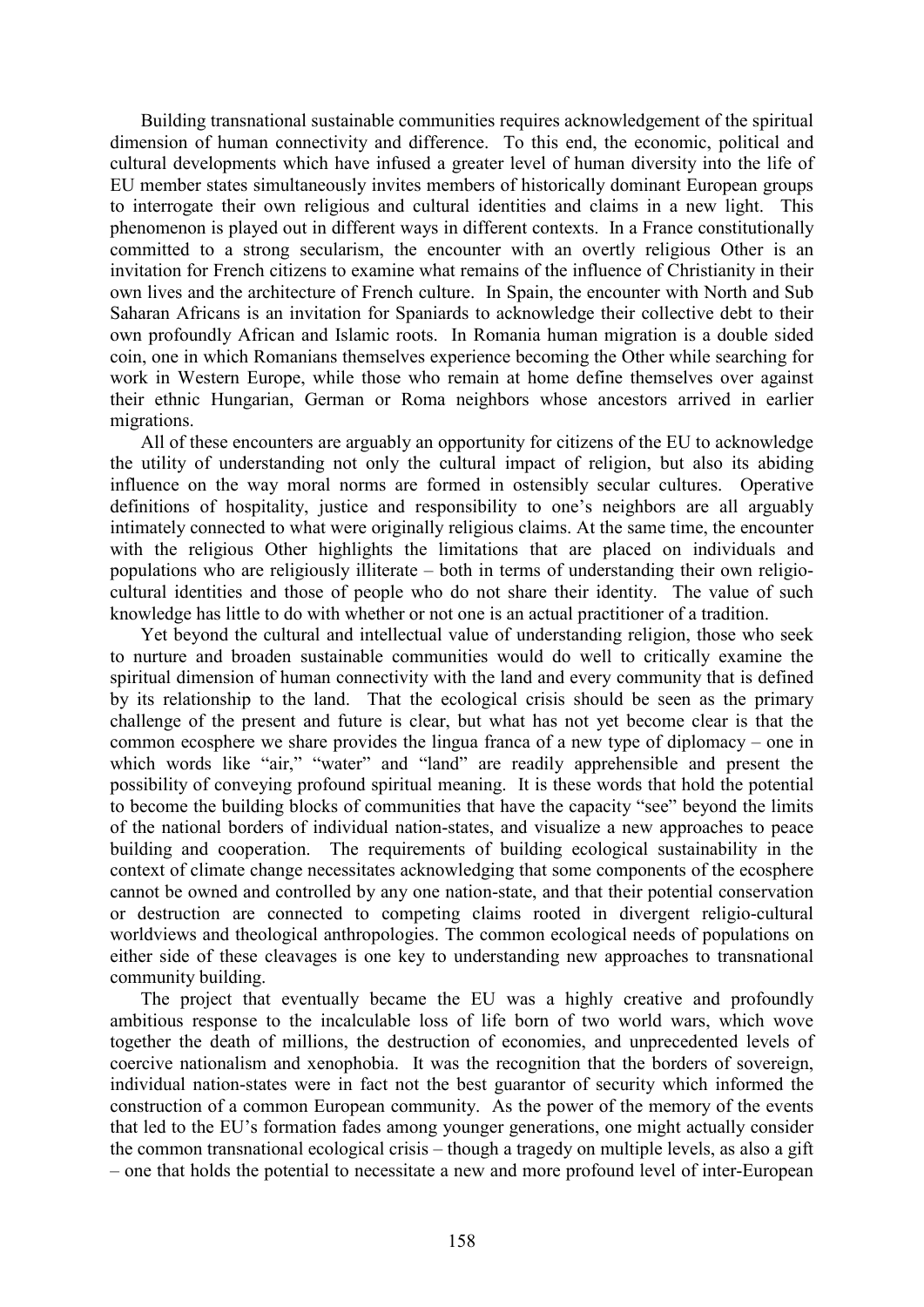cooperation. For it is the transnational nature of the ecological crisis itself that reveals a common European ecological history and a new language of diplomacy, grounded in the requirements of ecological sustainability and survival. This is a language whose authority, power and agency go well beyond the myopia and short-sightedness of an exclusively financial or institutional set of concerns. The power of this new language lies not only in its ability to speak to material realities. Its power also illumines the spiritual dimension of relations – one that engages core values rooted in land, food, diverse human cultures and respect.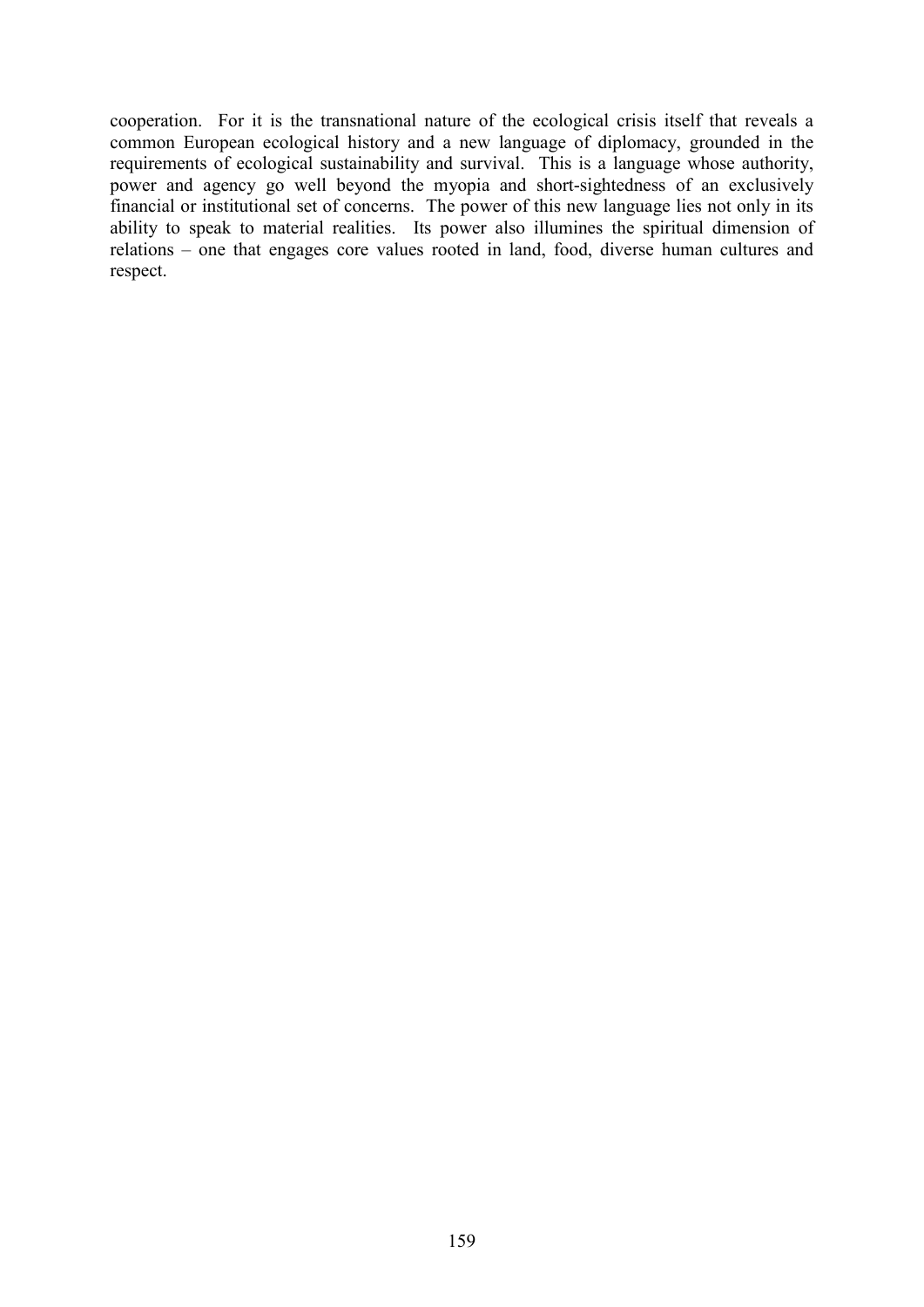#### References

- Baertschi, Bernard. *La responsabilité éthique dans une société technique et libérale*, CNRS Maison des Sciences de l'Homme – Alpes, Grenoble, 2004.
- Berger, Peter L. and Luckmann, Thomas. *The Social Construction of Reality*, New York, Double Day Anchor, 1967.
- Boltanski, Luc, and Thévenot, Laurent. *De la justification : les économies de la grandeur*. Paris: Gallimard, 1991.
- Boltanski, Luc, and Chiapello, Eve*. Le nouvel esprit du capitalisme*. Paris, Gallimard, 1999.
- Brunsson, Nils, and Jacobsson B. *A World of Standards*. Oxford, Oxford University Press, 2000.
- Constantinou, Costas M., ed. *Sustainable Diplomacies*. London: Palgrave Macmillan, 2010.
- Cornago, Noe, "Paradiplomacy as International Custom: Subnational Government and the Making of New Global Norms," in Giesen, Klaus-Gerd, ed., *Global Norms in the Twenty-First Century*. Newcastle: Cambridge Scholars Press, 2006.
- De Grauwe, Paul. "The Fragility of the Eurozone Institutions", research article in *Open Economic Review*, published online, 22 December 2009.
- Demma, Claude. « Zone Euro-zone non Euro : le casse-tête des deux Europes », in: *L'Europe a-t-elle un avenir ?, Alternatives Economiques*, Hors-série n° 95, 2013.
- Dupuy, François, *La fatigue des élites*. Paris, Seuil, 2005.
- Geertz, Clifford. *The Interpretation of Cultures* New York, Basic Books, 1970.
- Giddens, Anthony. *The Consequences of Modernity.* Cambridge, Polity Press, 1990.
- Giddens A. *The Constitution of Society*. Cambridge, Polity Press, 1984.
- Gunderson, Lance H. and Holling, C. S., eds. *Panarchy: Understanding Transformations in Human and Natural Systems*. London: Island Press, 2002.
- Haas, Sandrine, and Vigneron, Emmanuel. Solidarités et territoires: l'engagement des établissements hospitaliers et services privés d'aide à la personne non lucratifs, FEHAP / La Nouvelle Fabrique des Territoires, 2010.
- Hall, Martin, ed. Civilizational Identity: The Production and Reproduction of "Civilizations" in International Relations. New York: Palgrave Macmillan, 2007.
- Higgins, Winton, and Tamm Hallström, Kristina (2007). "Standardization, Globalization and Rationalities of Government, " *Organization* 14(5).
- Kell, George (2013), "The value of Comprehensive Reporting", in: *This is Africa: A Global Perspective*, September-October 2013.
- Lefebvre**,** Mathieu, and Pestieau, Pierre. *L'État-providence en Europe : performance et dumping social, Paris*, Editions de la Rue d'Ulm (GEPREMAP), 2012.
- Lipietz, Alain (2013), « Transition énergétique : dernières chances pour l'Europe », in: *L'Europe a-t-elle un avenir ?, Alternatives Economiques*, Hors-série n° 95.
- March, James G., Schulz Martin, Zhou Xueguang. *The Dynamics of Rules: Change in Written Organizational Codes.* Stanford, CA: Stanford University Press, 2000.
- Maurin, Eric. La peur du déclassement : une sociologie des récessions. Paris : Seuil, 2009.
- Michels, Robert. Zur Soziologie des Parteiwesens in der modernen Demokratie. Untersuchungen über die oligarchischen Tendenzen des Gruppenlebens. Leipzig:Werner Klinkhardt, 1911.
- Morgenthau, Hans J,. Politics Among Nations: The Struggle for Power and Peace. New York: Alfred A. Knopf, 1978.